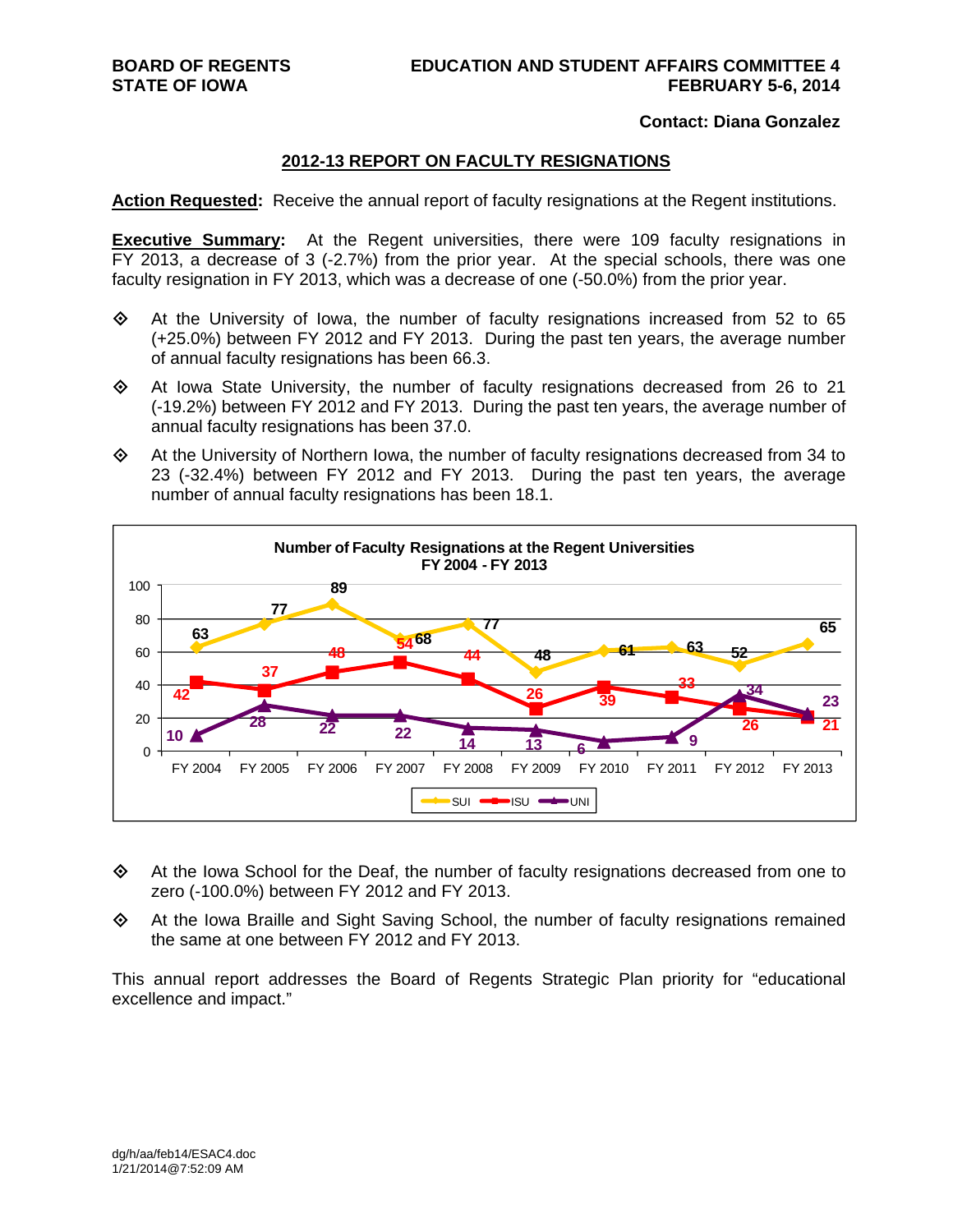#### **Background:**

- $\Diamond$  The Regent universities obtained information about the faculty who resigned through a variety of efforts, including resignation surveys; exit interviews; satisfaction/climate assessment surveys; and payroll reports.
	- $\triangleright$  At the University of Iowa, resignees received an online questionnaire which inquired about their level of satisfaction with various aspects of SUI and the community using a rating scale of 1 (very dissatisfied) to 5 (very satisfied). The questions assessed the resignees' satisfaction with (1) the general atmosphere of the University and Iowa City, (2) the faculty member's departmental atmosphere, (3) the University's commitment to diversity, (4) the University's commitment to excellence in research, (5) the University's commitment to excellence in teaching, (6) compensation, and (7) hospital and clinic atmosphere (for health science college faculty only).
		- In FY 2013, 14 questionnaires (21.5%) were returned.
		- Eu Respondents expressed the greatest satisfaction with the general atmosphere of the University and Iowa City (4.3); and the University's commitment to diversity (3.9).
		- E Respondents expressed the most dissatisfaction with the hospital atmosphere (3.0) and compensation (3.2).
		- The mean satisfaction level increased from 3.5 in FY 2012 to 3.6 in FY 2013.
		- EQ The primary reason respondents gave for leaving the university was to accept a position at another university (49.2%). The next most mentioned reason was to enter private practice (20.0%).
	- $\triangleright$  At Iowa State University, faculty exit data have been systematically collected through an online survey since January 2004. An opportunity for a face-to-face or phone interview with the Office of the Provost is provided to all exiting faculty members. These interviews are often in addition to the interview conducted by a department chair or college dean. ISU's goal is to use both exit interview methods to determine the reasons faculty members resign, identify ISU's strengths and weaknesses from the faculty members' perspective, and obtain suggestions for institutional improvement from the faculty.
		- Thirteen faculty members (61.9%) responded to the FY 2013 online faculty exit survey.
		- **Example 1** The primary reasons cited by faculty members for leaving were dissatisfaction with the workload, dissatisfaction with the department chair, and dissatisfaction with pay.
		- "Dissatisfaction with department chair" continues to be one of the major reasons cited. Approximately 25% of the respondents indicated they were "somewhat or very dissatisfied" with their chair. The Provost's Office is now offering a series of department chair professional development workshops on such topics as preparing promotion and tenure cases, and conducting effective annual reviews.
		- Fifty-four percent of the respondents indicated that they were "somewhat or very satisfied" with workload, while 62% indicated a "high or very high" level of work-related stress.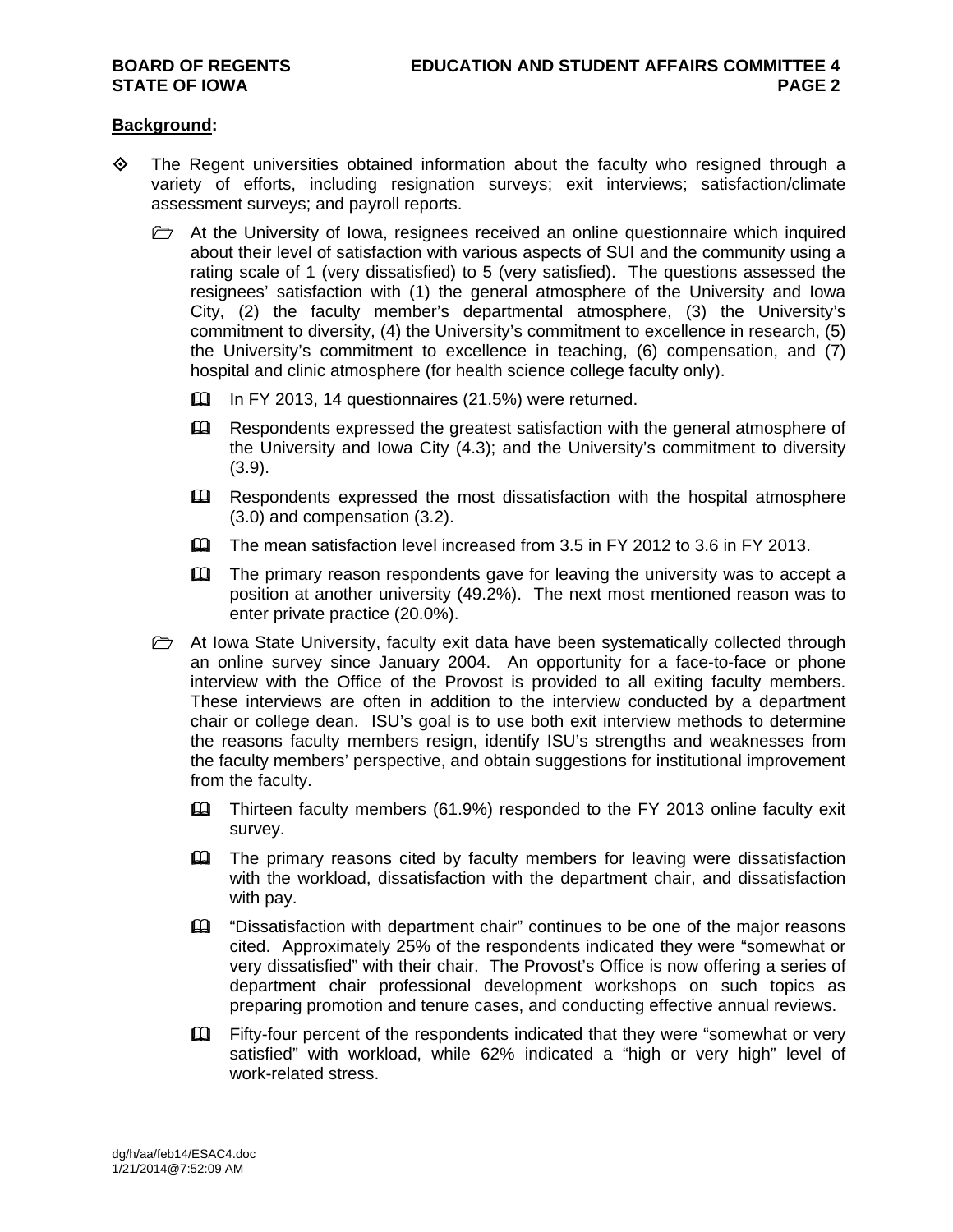- **Example 1** Salary competitiveness continues to be cited by respondents as a reason for resigning. Of the 13 respondents, four (30.8%) indicated that they had accepted a new position elsewhere that will provide a "much higher salary than the salary at ISU."
- Twelve respondents (92.3%) indicated that they were "somewhat or very satisfied" with ISU's benefit package.
- Nine respondents (69.2%) were "somewhat or very satisfied" with office facilities, while eight respondents (61.5%) were "somewhat or very satisfied" with other (research) facilities.
- When asked "what would have encouraged you to stay," several respondents indicated "recognition of my contributions" or "feeling appreciated" would have made a difference. These, and other climate issues identified, will need to be addressed by departmental leadership in the future. As one step, ISU recently created the Morrill Professor designation to recognize the teaching contributions of the University's top faculty.
- $\Leftrightarrow$  The number of faculty resignations at the Regent universities includes those faculty members who were tenured, tenure-track, clinical track, research track, or instructors.
- $\diamond$  Of those who resigned in FY 2013, 19 (17.4%) were professors, 29 (26.6%) were associate professors, 58 (53.2%) were assistant professors, and 3 (2.8%) were instructors.

Professors represent 34.8% of the population; associate professors represent 28.3% of the population; assistant professors represent 25.8% of the population; and instructors represent 11.1% of the population at the Regent universities<sup>1</sup>.

 $\triangleright$  The number of professors who resigned in FY 2013 decreased by two (-9.5%) from the prior year.

- $\diamond$  Of those who resigned in FY 2013, 33 (30.3%) were tenured, 39 (35.8%) were tenure-track, 36 (33.0%) were clinical track, and one (0.9%) was research track or instructor.
	- $\triangleright$  Tenured faculty members represent 59.3% of the population; tenure-track faculty members represent 17.4% of the population; clinical/research track faculty members represent 23.3% of the population at the Regent universities<sup>1</sup>.
	- $\triangleright$  The number of tenured faculty members who resigned in FY 2013 decreased by six (-15.4%) from the prior year.
- $\Diamond$  Of those who resigned in FY 2013, 62 (56.9%) were male and 47 (43.1%) were female.
	- $\triangleright$  Males represent 60.2% of the total population and females represent 39.8% of the total population at the Regent universities.
	- There was an increase of four  $(+9.3%)$  women and a decrease of seven  $(-10.1%)$  men who resigned in FY 2013 from the prior year.

 $\overline{a}$ 

dg/h/aa/feb14/ESAC4.doc 1/21/2014@7:52:09 AM <sup>1</sup> Source: Spring 2013 Faculty Tenure Report.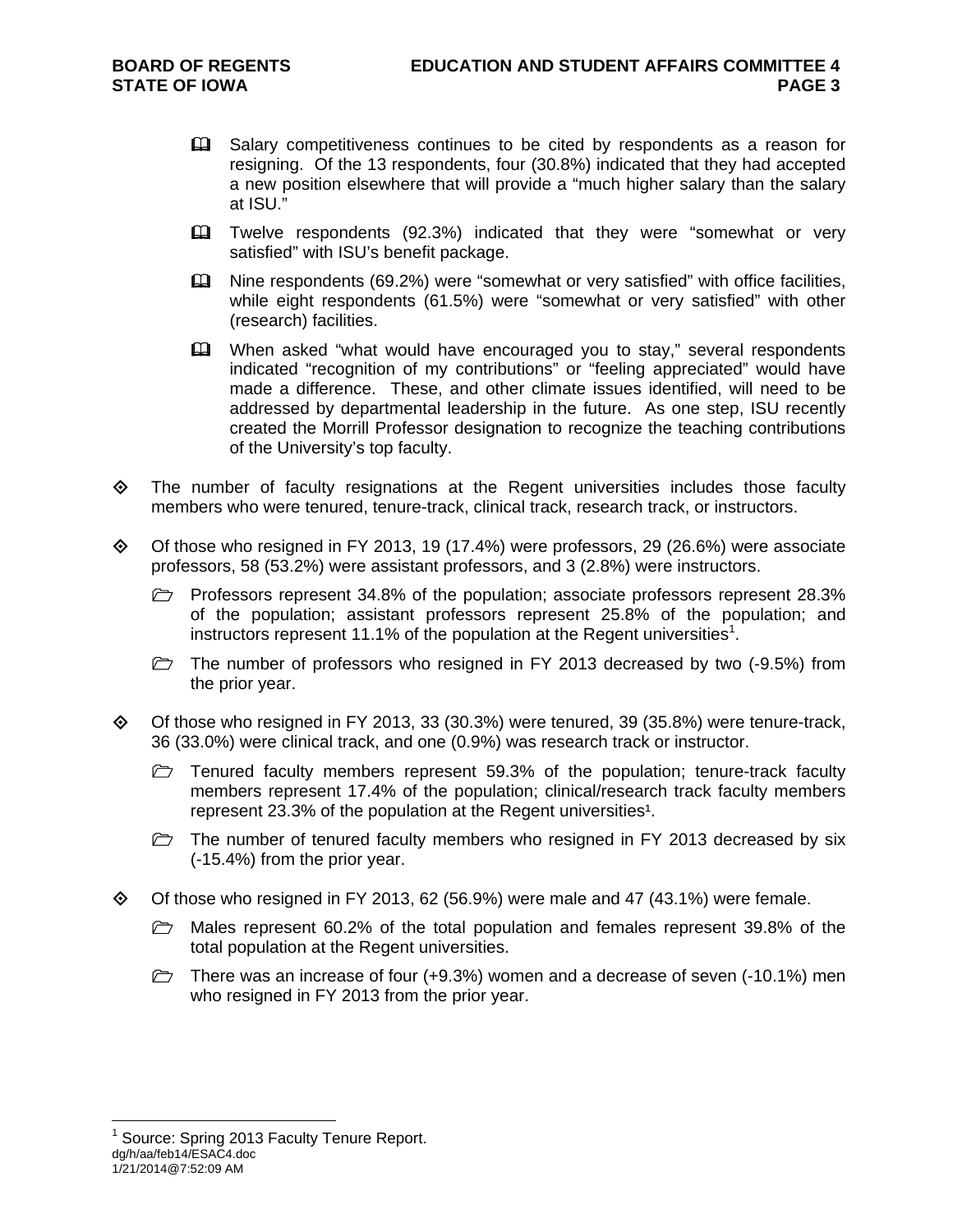- Of those who resigned in FY 2013, 20 (18.3%) were racial/ethnic minorities and 89 (81.7%) were non-minorities.
	- **h** As described in the 2012-2013 Annual Tenure Report, racial/ethnic minorities represent 16.1% of the population and non-minorities represent 83.9% of the population at the Regent universities.
	- $\triangleright$  The number of racial/ethnic minorities who resigned in FY 2013 decreased by 2 (-9.1%) from the prior year.







dg/h/aa/feb14/ESAC4.doc 1/21/2014@7:52:09 AM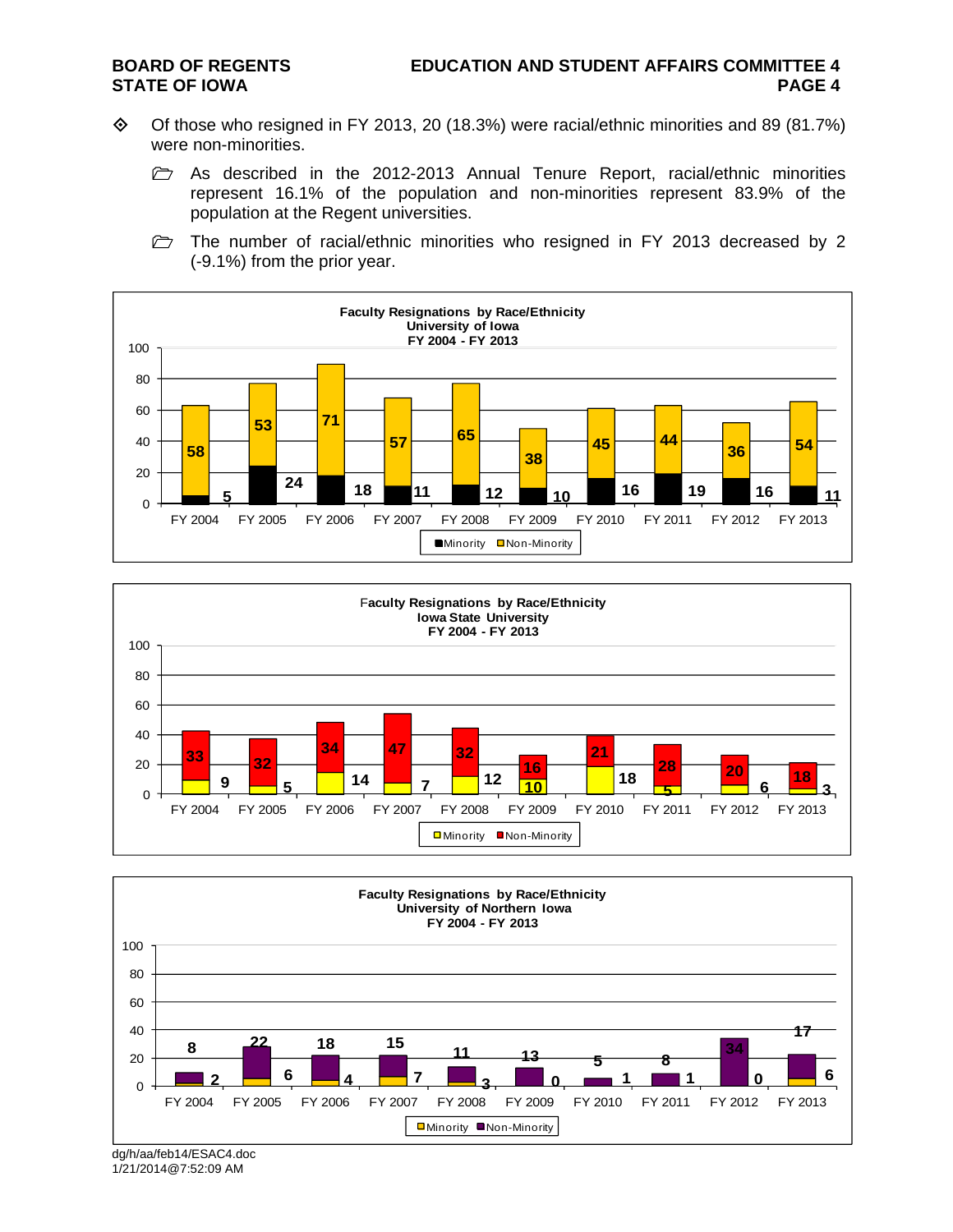- The following resignation overrepresentation occurred among faculty resignees relative to each College's overall faculty numbers:
	- $\triangleright$  At the University of Iowa, the Colleges of Dentistry, Law, Medicine, Nursing, Pharmacy, and Public Health were overrepresented among faculty resignees relative to each College's overall faculty numbers.
	- $\triangleright$  At Iowa State University, the Colleges of Business, Design Liberal Arts and Sciences, and Veterinary Medicine were overrepresented among faculty resignees relative to the College's overall faculty numbers.
	- $\triangleright$  At the University of Northern Iowa, the Colleges of Education and Social and Behavioral Sciences were overrepresented among faculty resignees relative to each College's overall faculty numbers.
- $\Diamond$  In FY 2013, the primary reason for resigning continues to be employment opportunities at other educational institutions (cited by 52.3% of those who left). The second most frequently identified reason for resigning (cited by 19.3% of those who left) was to relocate for personal reasons. The third most frequently identified reason for resigning (cited by 12.8% of those who left) was to accept another position. The fourth most common reason for resigning was to enter private practice (cited by 11.9% of those who left).
	- $\triangleright$  The number of faculty who resigned in FY 2013 to accept a position at another university increased by 6 (+11.8%) from the prior year.
	- $\triangleright$  The number of faculty who resigned in FY 2013 to accept another position increased by 2 (+16.7%) from the prior year.
	- $\triangleright$  The number of faculty who resigned in FY 2013 to relocate for personal reasons decreased by 22 (-51.2%) from the prior year.

#### **Strategies to Improve Faculty Retention**

- The *University of Iowa* is ranked among the nation's top 30 public institutions and competes nationally and internationally for the best faculty members. High quality SUI faculty members are frequently recruited by other institutions. The University identified the following strategies directed at faculty retention.
	- **C** Competitive Compensation
		- The Office of the Provost works with colleges to respond quickly with attractive counter-offers when productive faculty members receive offers from other institutions.
		- The University administration works with the University of Iowa Foundation (UIF) to aggressively support and promote faculty activities through charitable donations. The focus for these efforts include funding for endowed chairs and support for faculty research and teaching.
		- $\Box$  SUI recognizes that quality benefit offerings are an essential part of a competitive compensation packet. Employees are educated about the value of those benefits through an "Annual Total Compensation Statement" that is sent to employees at the start of each fiscal year.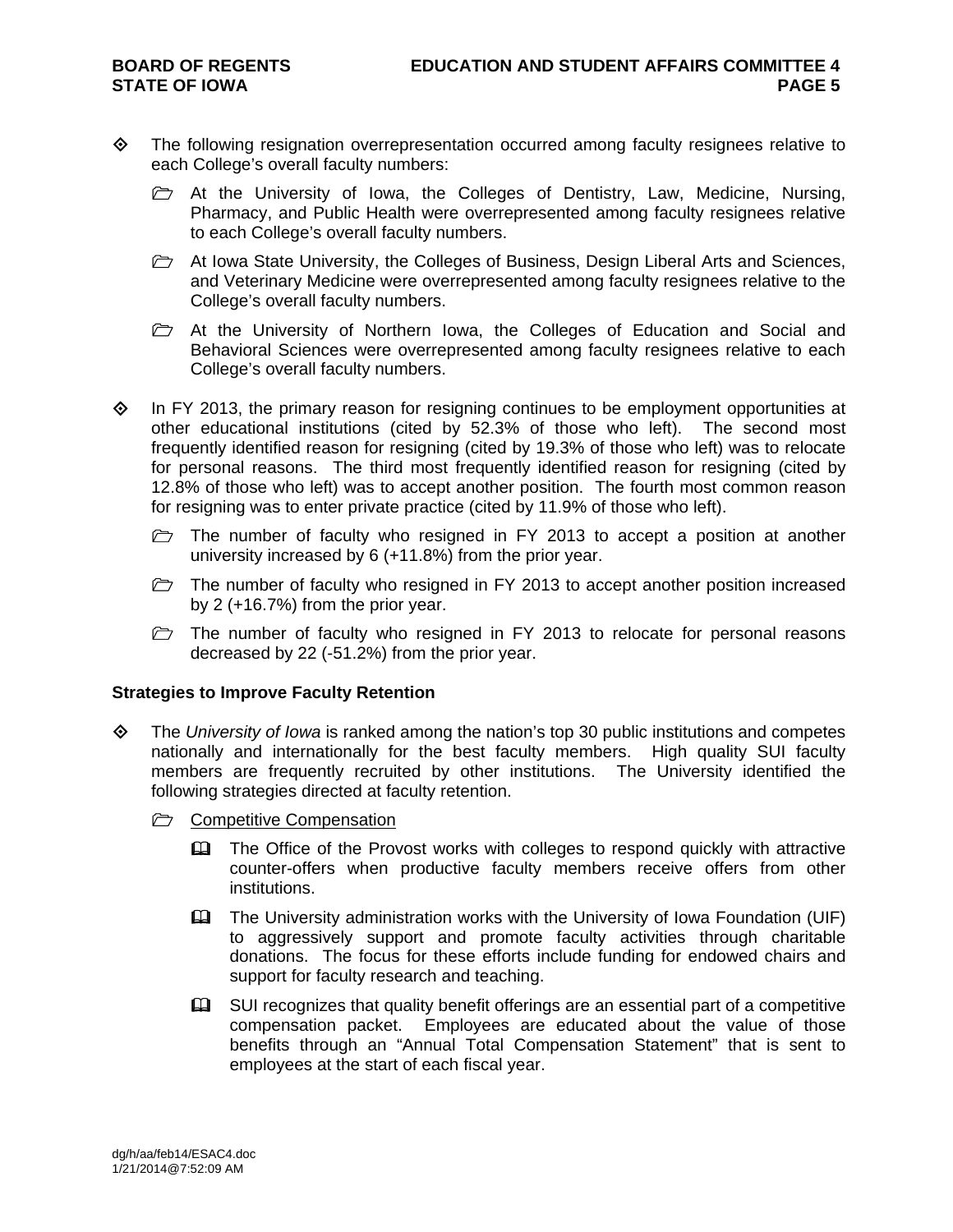- The campus-wide implementation of the innovative faculty activities database, UI Academic and Professional Record (APR), will enable colleges and departments to more accurately and transparently assess faculty productivity and better target merit pay increases.
- **Quality of Life** 
	- SUI's "Recruitment Ambassadors Program" includes current or former faculty and staff members who volunteer to help recruit prospective employees. Recruitment Ambassadors provide materials about the local community at the time of recruitment and are trained to showcase the community and answer candidates' questions on such topics as the area's arts and culture, housing, school systems, dining and shopping, sports and recreation, and healthcare. However, SUI recognizes that integration into the broader community is key to retention and satisfaction. As noted in the professional literature on faculty recruitment and retention, "quality of life" issues factor heavily in an individual's decision to accept an offer from another institution.
	- The University promotes "family friendly" policies and practices through its UI Human Resources' Family Services program. This program assists employees to find local child care, elder care, veteran/military family resources, and family-related connections with the local community.
	- The University of Iowa communicates its commitment to work/life balance through its policy granting extensions to the tenure clock for probationary faculty members who have a minor child join their family during the pre-tenure years. The Provost's Office notifies new faculty of this policy through multiple means during the probationary years (e.g., offer letters, new faculty orientation, campus-wide emails).
	- **Exagger** National data show that faculty members whose spouses are pleased with their jobs are much less likely to leave for another position. Services offered through the University of Iowa's Dual Career Network (DCN) respond to the employment needs of accompanying partners of new faculty or staff members and enhance the University's faculty recruiting and retention efforts.
	- The Provost's Office, in cooperation with the colleges and Central HR, communicates a message encouraging work/life balance and integrates this theme in various publications (e.g., online Faculty Handbook, "Getting Off to a Good Start at the University of Iowa" resource guide, and active promotion of UI health and wellness efforts).
- **Engaging and Encouraging Faculty** 
	- **Example 2** The Office of the Provost focuses on the orientation and development of new faculty members to encourage their successful integration and engagement in the institution.
	- **EQ The Office of the Provost publishes a comprehensive calendar of faculty** development programs offered by multiple campus offices (e.g., focused on teaching, instructional technology, and research).
	- **EQ The Office of the Vice President for Research continues to offer modest** competitive grants to faculty.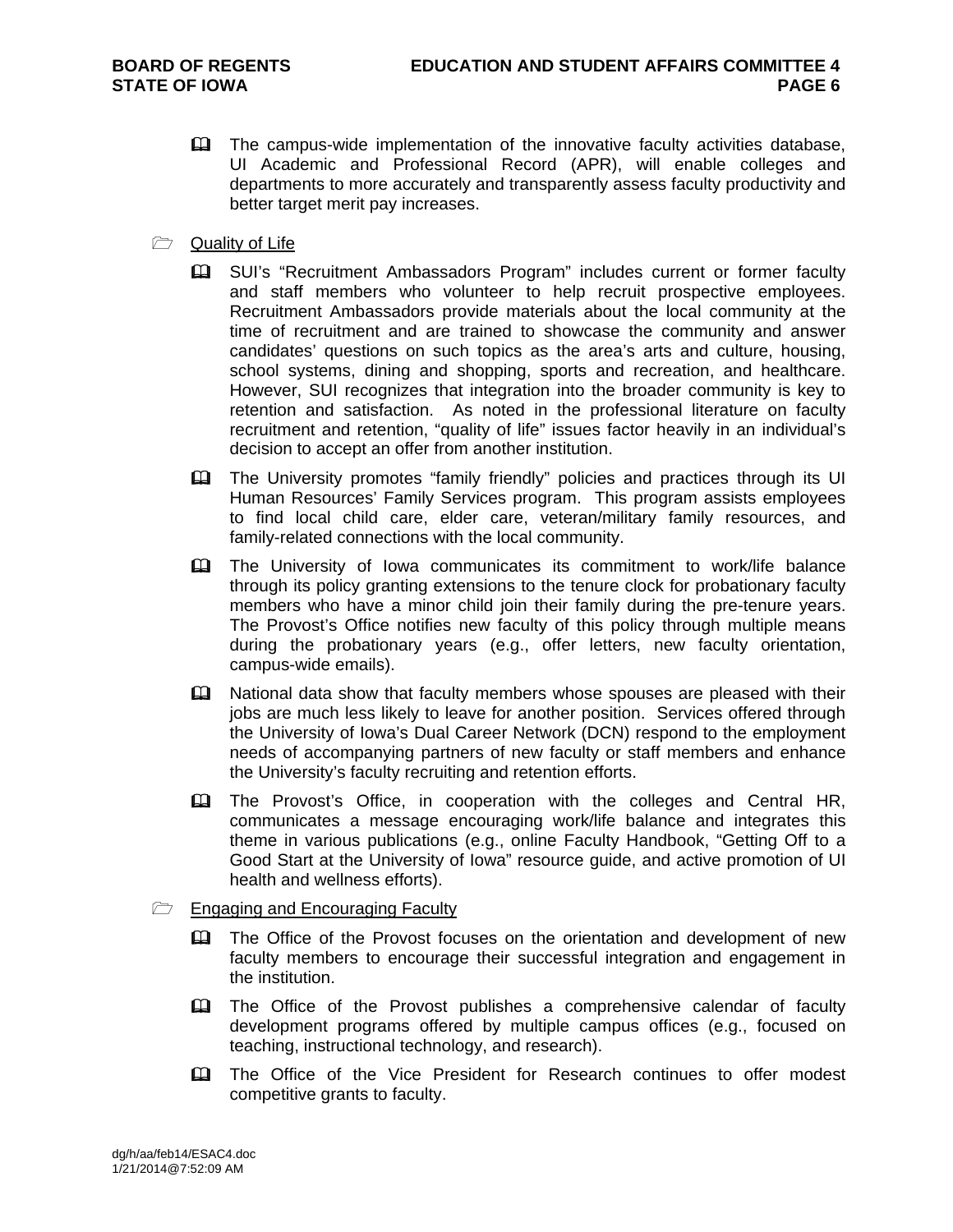- Several events are sponsored each year to enhance networking among new faculty members and to introduce them to the University administration (e.g., President and Provost New Faculty Welcome Reception in August, New Faculty End-of-Semester Reception in December, and Breakfast with the Provost in the Spring).
- In 2009, SUI embarked on an ambitious "cluster hire" initiative with the goal of bringing new faculty to campus to collaborate with existing faculty in multidisciplinary areas focused on "Grand Challenges" of the 21<sup>st</sup> Century. Additionally, working within these clusters creates a sense of community among participating faculty members, thus making it more likely that they will remain at SUI. To date, seven clusters have been approved (water sustainability, digital public humanities, the aging mind and brain, genetics, obesity, digital public arts, and informatics) and 57 faculty members have been hired.
- The Office of the Provost provides support and tools to the colleges to enhance the quality of annual and five-year peer reviews of tenured faculty members to provide meaningful feedback from colleagues and administrators.
- SUI continues to provide professional development opportunities to more senior faculty members through participation in the CIC<sup>2</sup>-Academic Leadership Program and CIC-Department Executive Officers Seminar.
- **E** Retaining Faculty of Color
	- In AY 12-13, the Office of the Provost and the Office of the Chief Diversity Officer established an institutional membership in the National Center for Faculty Development and Diversity (NCFDD). The NCFDD is an independent faculty development center dedicated to supporting faculty in making successful transitions throughout the graduate student to full professor pipeline. The University of Iowa has a longstanding relationship with the scholar who heads the NCFDD, Kerry Ann Rockquemore, co-author of the acclaimed book, *The Black Academic's Guide to Winning Tenure – Without Losing Your Soul*. The NCFDD Institutional Membership offers a variety of benefits to UI faculty members, including access to online resources, a national network of scholars, and access to monthly faculty development tele-workshops. All SUI faculty members have access to these resources; issues facing faculty of color and other underrepresented faculty are frequently addressed in the resources and programs.
	- The Office of the Provost collaborates with the Office of Equal Opportunity and Diversity to provide resources to campus addressing unconscious bias in interviewing and evaluating faculty members, and will launch a three-part series on the topic in FY 14.
	- The Chief Diversity Office promotes opportunities to build community with and among faculty of color through its Faculty of Color Reception, Diversity Leaders Convocation, and support for Diversity Councils. In 2011, the Chief Diversity Office launched campus-wide diversity training through an affiliate designation with the National Coalition Building Institute (NCBI). Leaders from across the campus are encouraged to participate in this prejudice-reduction work with the goal of increasing inclusion and equity among students, staff, and faculty.

 $\overline{a}$ 

dg/h/aa/feb14/ESAC4.doc 1/21/2014@7:52:09 AM  $2$  CIC is the Committee on Institutional Cooperation.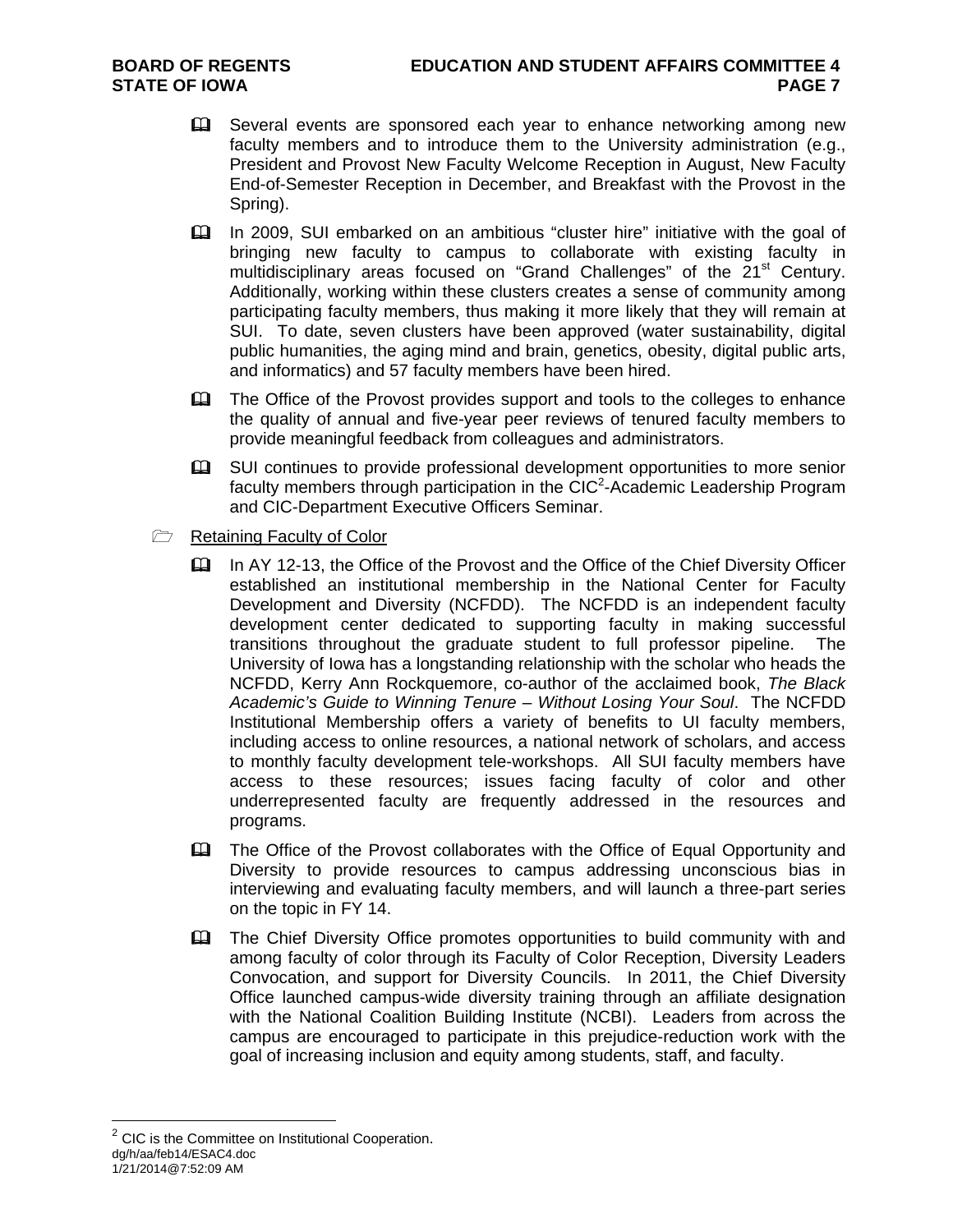- *Iowa State University* has made significant efforts to retain faculty in recent years, particularly high-performing educators and scholars who provide valuable service to Iowans and has identified the following initiatives to address faculty retention.
	- $\triangleright$  Examining reasons why faculty leave. The Office of the Provost conducts exit surveys and offers exit interviews to each departing faculty member. These data are used to examine the reasons why faculty members resign, develop strategies to retain faculty, and improve retention rates.
	- **E** Addressing needs of partners and spouses. ISU addresses the employment needs of partners and spouses of newly hired faculty through centrally managed Dual Career Resources. The Dual Career Resources provide spouses/partners of faculty with assistance to identify employment opportunities on campus and in the community. Personnel in the Provost's Office, in collaboration with University Human Resources, serve as a point of contact for college and departmental staff seeking to provide options to faculty partners. The Dual Career Resources support both the successful recruitment and retention of faculty.
	- $\triangleright$  Providing mentoring programs targeting pre-tenure faculty. ISU recognizes the importance of supporting all faculty though both formal and informal mentoring throughout the various stages of a faculty member's academic career. Research shows that effective mentoring is one of the few reliable predictors of faculty success. For new tenure-eligible faculty, formal mentoring provides a valuable support system that helps faculty build connections and competence in a new academic environment. ISU offers three mentoring programs for new faculty:
		- The individual mentor program ensures that each new tenure-eligible faculty member has a formal mentor; the two are expected to continue their partnership through the faculty member's pre-tenure years with a primary focus on achieving a successful preliminary (third-year) review. This review, conducted at the department level, assesses faculty readiness for the University's rigorous promotion and tenure process. Faculty receive both administrative and peer assessment of their teaching, research, and services activities that, in some cases, results in faculty leaving the University to pursue other opportunities.
		- The college peer mentoring program entails a peer-to-peer interaction facilitated by senior faculty in each college to provide opportunities for new faculty to meet and network with peers across the college.
		- The New Faculty Scholars Program, a collaborative effort between the Provost's Office, Office of the Vice President for Research, and the Center for Excellence in Learning and Teaching, is a learning community for pre-tenure faculty that provides tailored programming to support teaching and research development.
	- $\Box$  Improving climate and work-life balance. Additional initiatives target the workplace climate for faculty at Iowa State and improve the ability to recruit and retain faculty. Both the ISU ADVANCE<sup>3</sup> Program (focused on recruitment and retention of women faculty) and the COACHE<sup>4</sup> and AAUDE<sup>5</sup> surveys of faculty satisfaction, help ISU to understand issues key to faculty productivity and retention.

dg/h/aa/feb14/ESAC4.doc

 $\overline{a}$ 

 $3$  Increasing the participation and advancement of women in academic science and engineering careers.<br>4 Cellaborative an Academic Careers in Higher Education

<sup>&</sup>lt;sup>4</sup> Collaborative on Academic Careers in Higher Education.

Association of American Universities Data Exchange.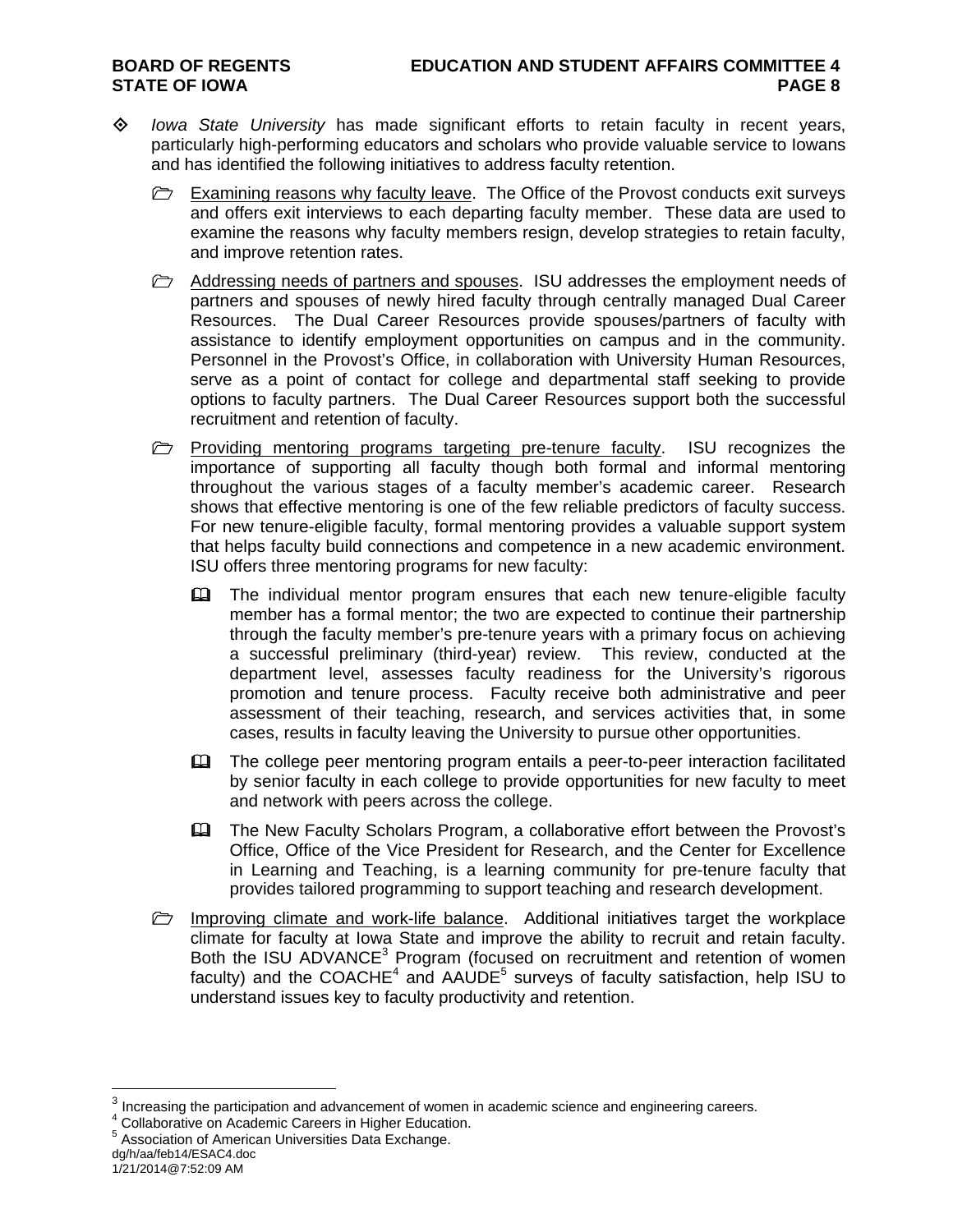- Focus on work/life issues includes a university-wide committee and the development of online resources to educate faculty and staff about work/life topics. Equity Advisors in the academic colleges serve as knowledgeable advisors on strategies for enhancing equity and transparency at college and department levels.
- **Example faculty policies, such as a policy that allows faculty to extend the tenure** clock due to the arrival of children (or due to other life changing events) help to create an optimal environment that prioritizes flexible faculty careers as a means to improve retention rates and to enhance institutional excellence.
- **Developing retention packages for excellent faculty.** Iowa State works with departments and colleges to develop retention packages for faculty who may be considering leaving ISU for another institution. Such a counteroffer, in response to a competitive job offer, may involve a new commitment for salary, an endowed professorship through the ISU Foundation, research support, partner accommodation, or new work opportunities. The ability to offer meaningful salary increases in a competitive market for talent and the availability of programs like the Emerging Leaders Academy, which provides leadership experience for faculty who aspire to serve in administrative roles, have also made a difference.
- $\triangleright$  New programs for faculty onboarding, department chair training. The Provost's Office created two faculty fellow positions in 2013 to establish professional development programs for new faculty and department chairs. The early career faculty program includes sessions on topics such as orientation and onboarding, mentoring, work-life balance, and preparing for the promotion and tenure review. Appropriate sessions are also offered for non-tenure eligible faculty.
	- The department chair training program is designed to provide information and resources to assist the chairs in their work as managers and academic leaders. Monthly workshops focus on such topics as personnel policies and procedures, preparing promotion and tenure cases, and conducting effective annual reviews.
- $\triangleright$  The Provost's Office will continue to work on faculty retention through low-cost but high-impact efforts, including department chair/leadership training, mentoring programs, work/life policy enhancement, and improving departmental climate through the efforts of ADVANCE and college Equity Advisors.
- The *University of Northern Iowa* uses the following strategies to improve faculty retention.
	- $\triangleright$  The effort to retain faculty members begins as soon as they are hired and continues throughout the faculty member's career. A new faculty website contains links to information about UNI, the surrounding community, the new faculty orientation schedule, and resources related to college teaching and student learning. The website remains active throughout the year and new faculty members are encouraged to visit the website to access updated schedules and information. The website is one way of connecting faculty to campus activities and information about the community.
	- $\triangleright$  UNI welcomes new faculty to campus with a two-day orientation program which focuses on teaching, scholarly work, and service for a UNI faculty member. Sessions include information on working with students, library orientation, faculty governance and maintaining balance among the three components of faculty workload. One popular session includes a panel of current students who address their perceptions of good teaching practice. Another session, the Resource Fair, allows new faculty to learn about opportunities on campus and about campus initiatives that interest them.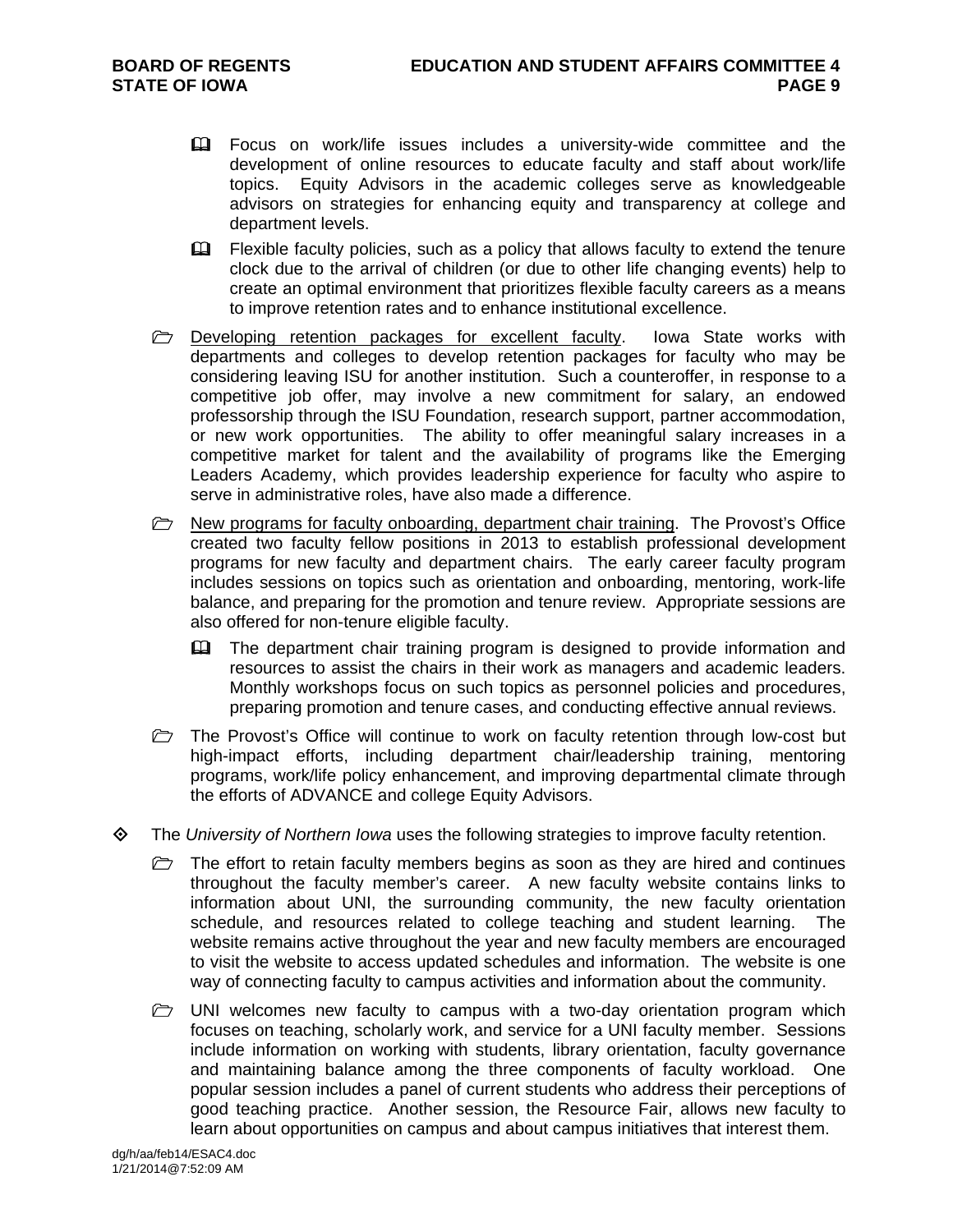- **Example 3** Social opportunities are built into each day to encourage networking among new faculty, more experienced colleagues, department heads, and institutional officials. The president hosts a reception at his residence for new faculty members and their spouses, their department heads, and deans within the first two weeks of the semester. This provides another opportunity for networking with colleagues.
- $\triangleright$  In 2012, the Fall Faculty Workshop included a nationally known presenter, Dr. Todd Zakrasjek, Executive Director of the Center for Faculty Excellence at the University of North Carolina – Chapel Hill, whose presentation focused on "How Students Learn: Strategies for Teaching from the Psychology of Learning." This was an opportunity for new faculty to meet faculty colleagues from outside their home department and college. They learned about campus initiatives important to their professional lives and were introduced to the importance of teaching at UNI. New and returning faculty reported being energized by the day's workshop.
- $\triangleright$  Early in the fall semester, at the annual fall faculty meeting, the Provost recognized the winners of teaching, scholarly, or creative work and service awards. New faculty were introduced to their colleagues as part of the program and many colleagues commented how enjoyable it was to hear each new faculty member's personalized introduction, which included information on teaching and scholarly interests. This event also helped promote connections between current and new faculty.
- $\triangleright$  New faculty members were encouraged to participate in the "Campus Connexus" sponsored by the Office of Research and Sponsored Programs (ORSP). The "speed dating" format helped to bring current and new faculty members with complementary scholarly interests into conversation with each other in an engaging way. ORSP also hosts an introductory training program in mid-fall which introduces the services of the office, highlights successful early career grant writers and provides an opportunity for cross-college networking. Faculty members are given information about the Principal Investigator (PI) database as a means of maximizing their opportunities for identifying research mentors and partners.
- $\triangleright$  A number of summer fellowships are awarded to both tenured and pre-tenure faculty. All faculty holding a full-time, academic year, tenured or tenure-track appointment may also apply for a Summer Fellowship. Through these awards, the University seeks to encourage, assist, and support faculty research, creative activity, and grant applications. The Provost's and President's Offices also support pre-tenure faculty with grant funds for which faculty may apply. Twenty-four pre-tenure faculty received these awards for Summer 2013.
- $\triangleright$  UNI's colleges have also developed programs to help with faculty retention. For example, colleges may provide a reduced teaching load during a faculty member's first year of service; summer stipends to support research; and money for equipment.
- $\triangleright$  Retention efforts also extend to more experienced faculty. Each of the colleges recognizes faculty excellence in teaching, scholarship, or creative work and service. Some colleges have awards for teaching achievement in both departmental and liberal arts core courses. Recognition efforts, which also aid long-term retention, include college newsletters and websites which publicize faculty achievements and awards and highlight research interests and accomplishments. The Graduate College also has a number of university-wide awards for excellence in teaching and scholarship.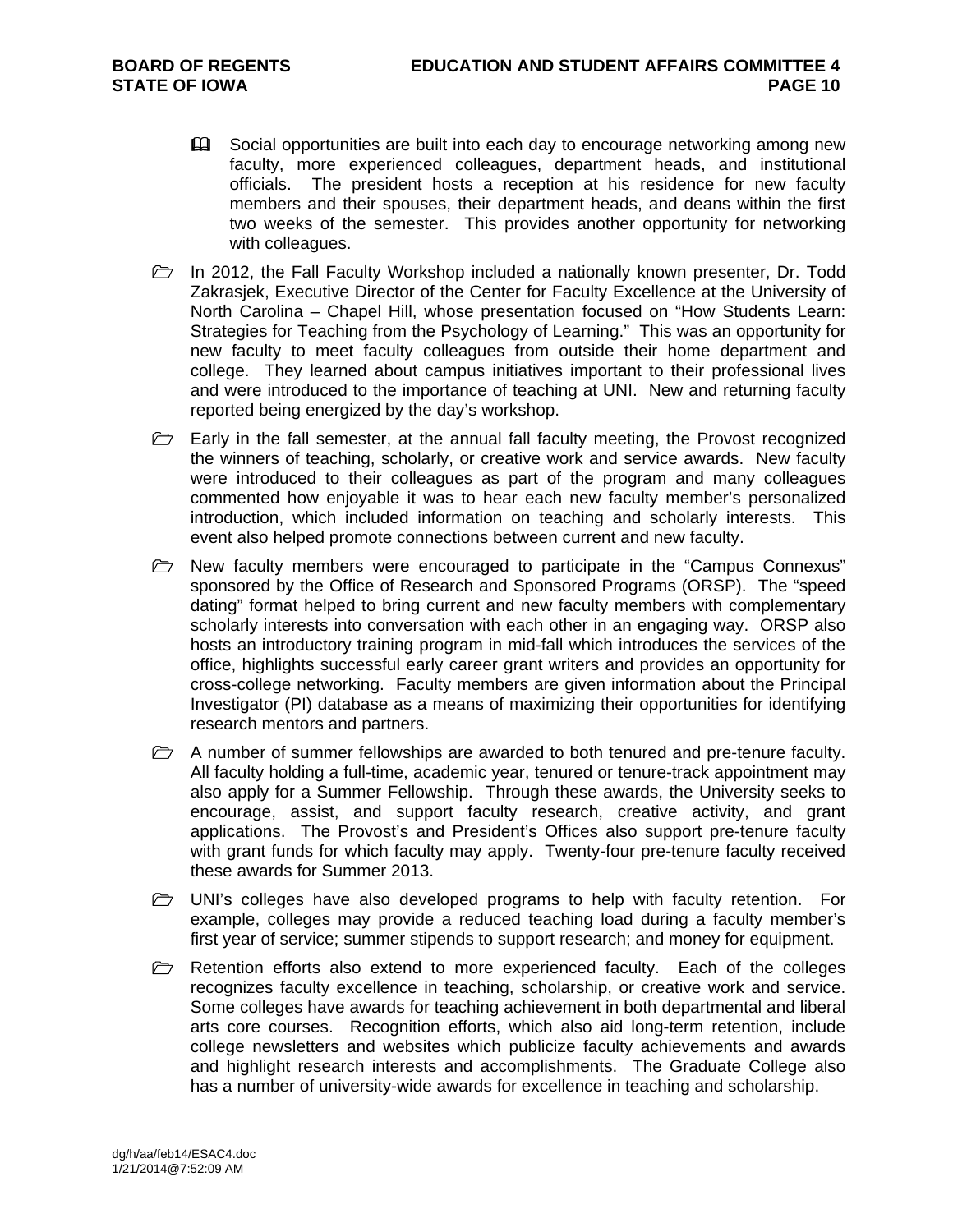- $\triangleright$  Deans use a variety of means to build community and connection within the college. This might include meeting with each second-year faculty member to discuss career progress and offer support; hosting recognition luncheons; sponsoring social hours; supporting faculty development and presentation opportunities; or bringing faculty members together to discuss important campus issues at brown bag luncheons. The Provost's Office hosts luncheons with first- and second-year faculty to connect with those newer to the campus.
- $\triangleright$  Some deans offer small Challenge Grants to support faculty efforts to develop research proposals for external grant competitions or to develop innovative teaching methods.
- **The Division of Continuing Education adopted the** *Quality Matters* **program to ensure** that online and blended course offerings conform to the best design and pedagogical practices. Faculty members are provided with a stipend to support course development. An annual conference on online learning provides additional opportunities for development and interaction with colleagues.
- **Professional Development Assignments (PDAs) are another opportunity offered to** tenured faculty to undertake intensive programs of research or creative work to promote long-term retention. Faculty members may apply for a one-semester assignment at full pay or an academic year assignment for half (50%) pay. A tenured faculty member is eligible to compete for an award every four years. PDAs are highly motivating to faculty because they provide needed time for intense focus on scholarly or creative work which may not be possible otherwise as a result of the heavier teaching load at UNI.
- $\triangleright$  UNI offers a variety of awards to recognize outstanding teaching, research, and service. These include the Class of 1943 Faculty Award for Excellence in Teaching, Ross A. Nielsen Professional Service Award, James F. Lubker Research Award, Regents Awards for Faculty Excellence, and the University Book and Supply Award for untenured faculty.
- $\triangleright$  Feedback continues to be positive about the Provost's Office newsletter to keep faculty informed on provost initiatives and to report on activities of colleagues. Good communication about progress on new initiatives helps build a sense of connection to the university.
- $\triangleright$  Despite tight budgets, the Deans and Provost make best efforts to match competing market salary offers for valued faculty members. Faculty members are also considered for market adjustments in salary when the need arises.
- $\Box$  During the 2012-2013 academic year, the Provost worked with a faculty committee to reestablish the Center for Excellence in Teaching and Learning. The newly-hired director began working to identify space and solicit ideas about how to make the Center visible and effective. The Associate Provost for Faculty Affairs position was filled; that person is responsible for recruitment and retention of a diverse, excellent faculty.
- $\triangleright$  The Provost has made a substantial commitment to creating a more welcoming and inclusive campus environment for all faculty members through affiliation with the National Coalition Building Institute and the establishment of the Diversity Fellows Program. The Fellows Program provides an opportunity for faculty members to develop leadership and administrative skills, while advancing key diversity goals on campus.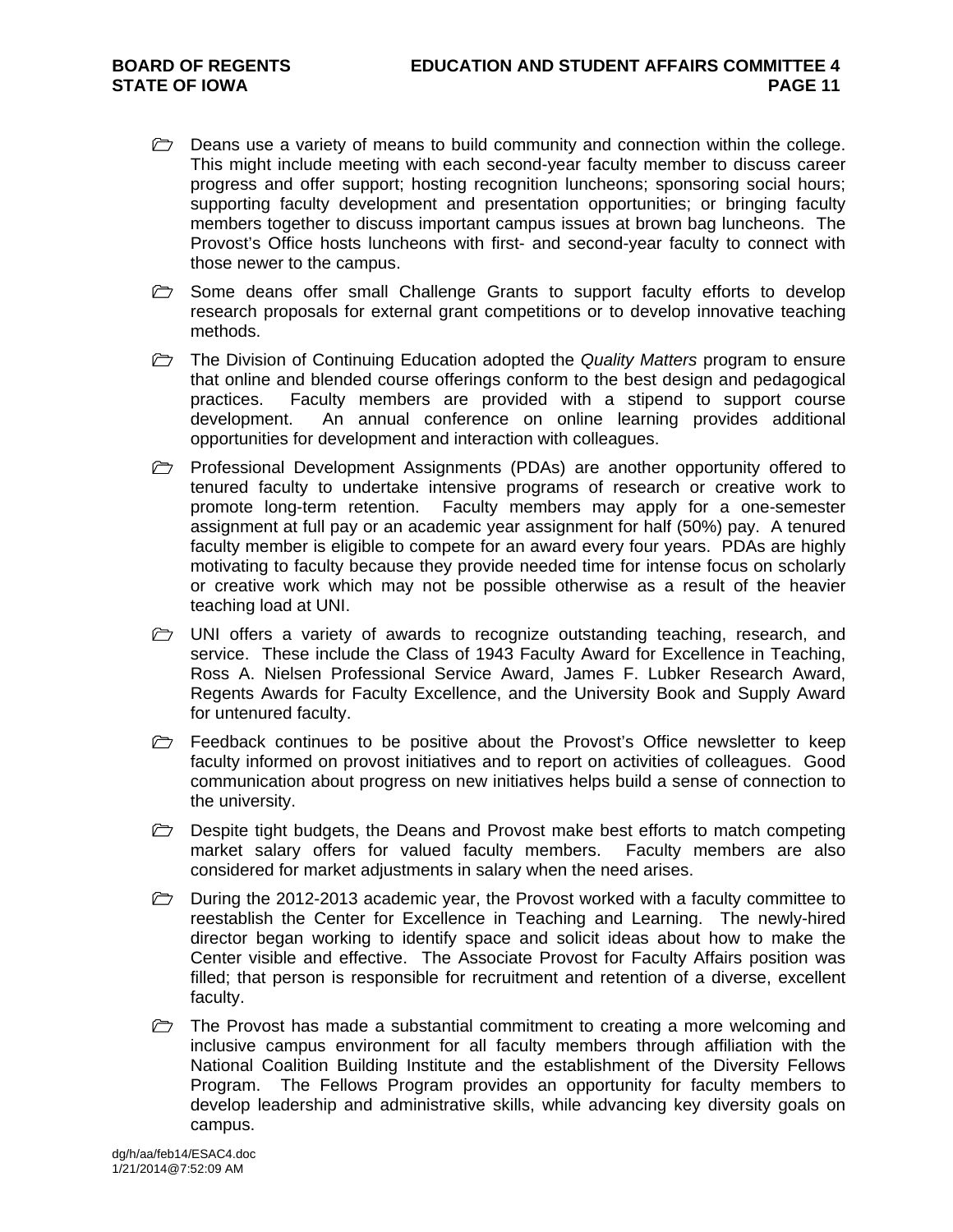- $\triangleright$  Retention is an ongoing effort throughout a faculty member's career. UNI continues to seek new ways to improve faculty members' organizational commitment.
- At the *Iowa Braille and Sight Saving School*, one faculty member resigned in FY 2013 for personal reasons.
	- $\triangleright$  Overall, retention of faculty by the institution has traditionally not been an area of deficiency. The School strives to create a career setting that supports continuous employee development and encourages institutional loyalty with the faculty. The following are benefits and resources used to maintain a healthy level of faculty retention:
		- **Example 1** Competitive salary and fringe benefit package;
		- $\Box$  Use of a state car, lap top computer, and mobile phone for itinerant faculty;
		- **Example 1** Tuition assistance for professional development and license maintenance;
		- Active engagement in educational program development;
		- Access to and inclusion in an extensive statewide network of professional vision colleagues; and
		- **Mentoring for new teachers.**
	- $\triangleright$  Recruitment continues to be a challenge because there is a national shortage of education professionals in the vision field. To overcome these challenges and recruit a diverse group of qualified educators, the School is engaged in numerous activities, including collaboration with the University of Northern Iowa to support a teacher preparation program for teachers of the visually impaired. Through referrals and communication with the UNI program coordinator, the School is attempting to increase the number of students in the educational program for teachers of the visually impaired.
	- $\triangleright$  The School has implemented a competitive teacher preparation scholarship program. This competitive scholarship program, in collaboration with the teacher preparation program at UNI, has created the opportunity for the School to better recruit education students, including minorities, from various areas of Iowa. Currently, there are two students participating in the program, including one minority and one female. This program may have a long-range effect on the ability to recruit and retain diverse faculty.
	- $\Box$  The School also uses the following recruitment techniques:
		- **EX** Nationwide network of college and university career center postings;
		- Personal contacts with strong teacher preparation programs in the Midwest;
		- **Q Interview expense reimbursement; and**
		- **Q** Relocation assistance for new faculty.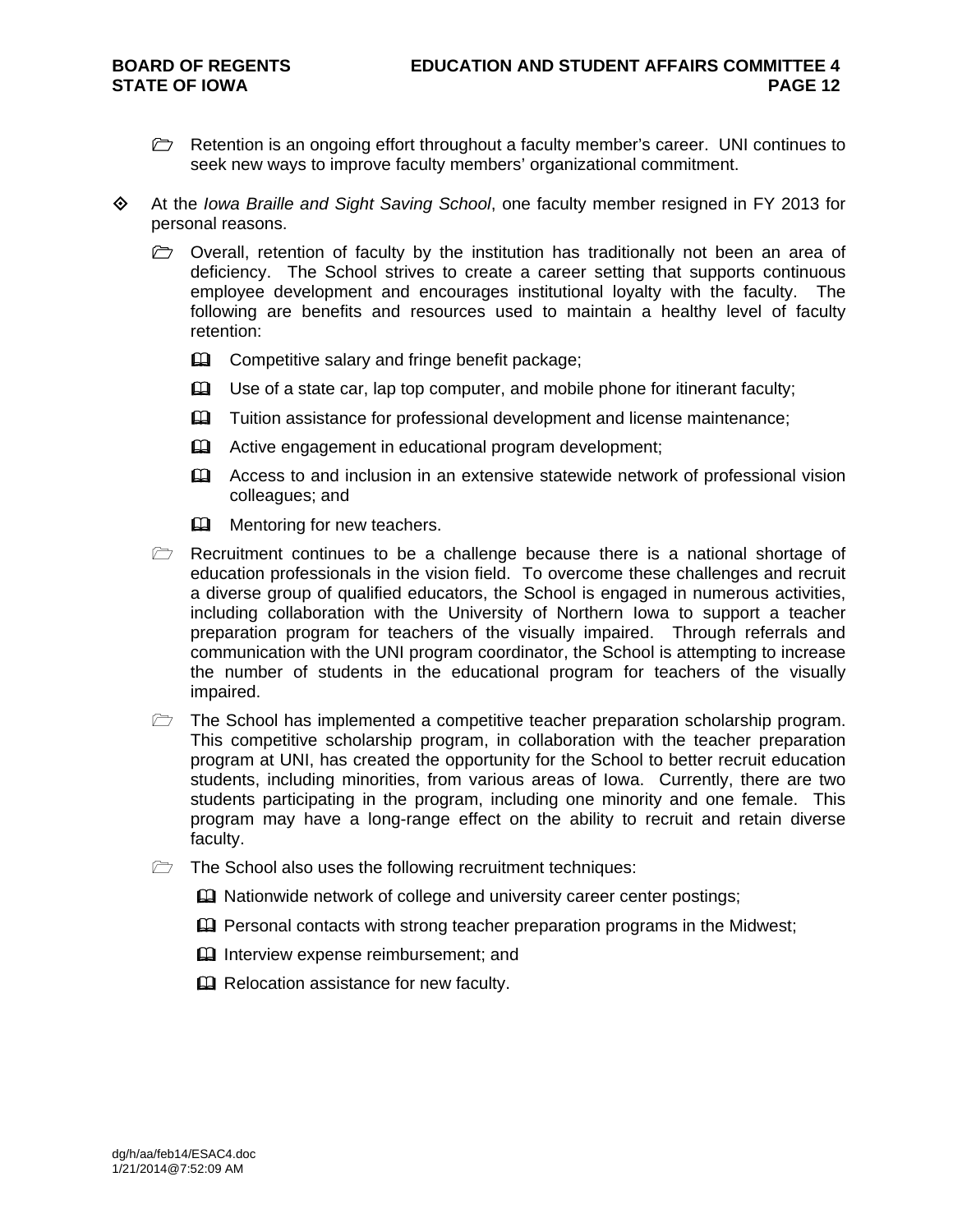- At the *Iowa School for the Deaf*, there were no faculty resignations in FY 2013.
	- $\triangleright$  Faculty retention is not a major concern for the School the average length of service for faculty is 22.2 years. However, the School may face significant faculty retirements in the next few years because 63% of the School's faculty members are 55 years of age or older.
	- $\Box$  Excellent benefits such as the tuition reimbursement program, competitive salaries, and health and dental insurance reduce faculty turnover.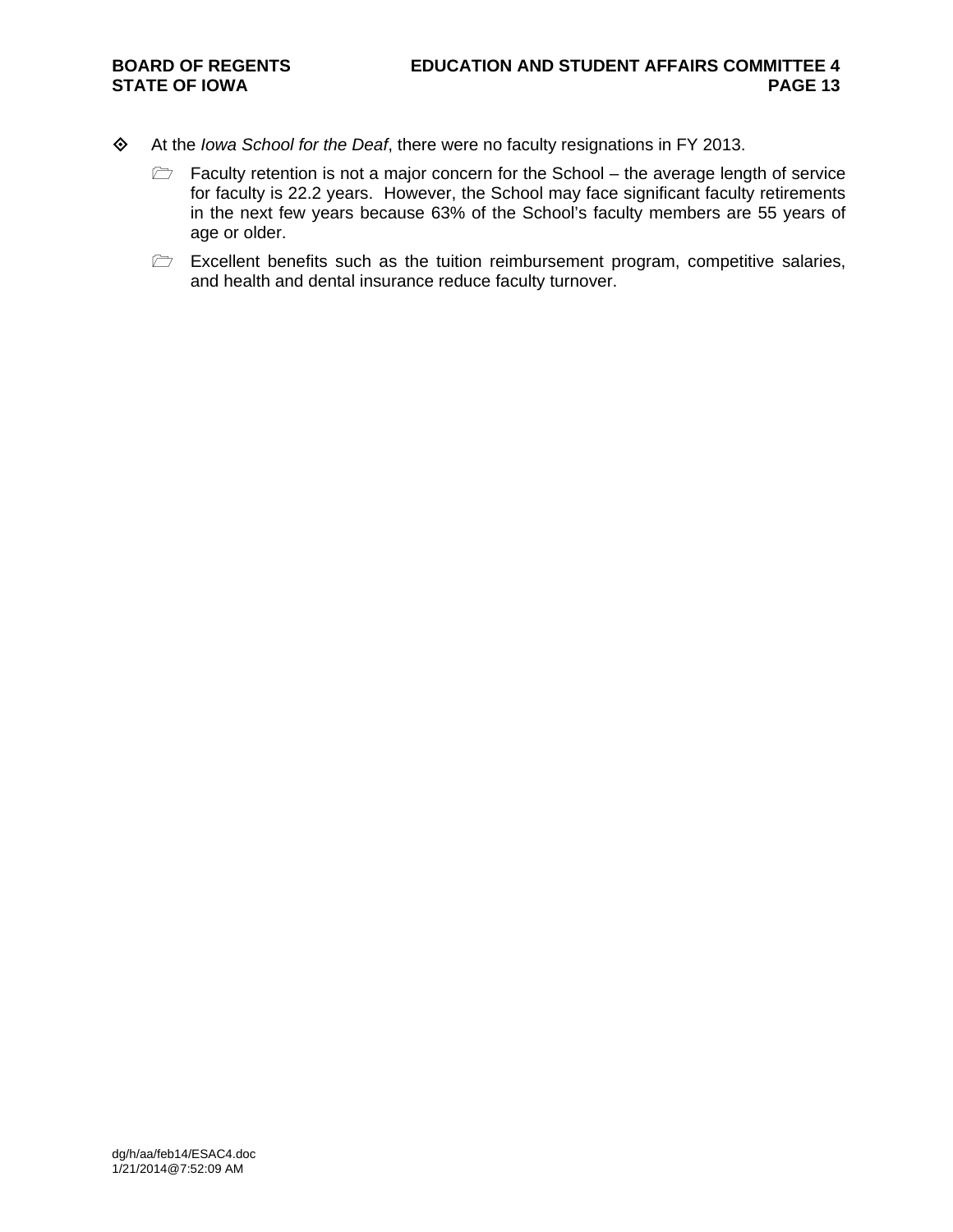# **BOARD OF REGENTS EDUCATION AND STUDENT AFFAIRS COMMITTEE 4**

**STATE OF IOWA** 

|              |                  | . . <del>.</del> vv .      | .                          |                         |              |
|--------------|------------------|----------------------------|----------------------------|-------------------------|--------------|
|              | <b>PROFESSOR</b> | <b>ASSOCIATE PROFESSOR</b> | <b>ASSISTANT PROFESSOR</b> | <b>INSTRUCTOR</b>       | <b>TOTAL</b> |
| <b>SUI</b>   |                  |                            |                            |                         |              |
| FY 2004      | 17               | 19                         | 27                         | 0                       | 63           |
| FY 2005      | 18               | 23                         | 36                         | $\mathbf 0$             | 77           |
| FY 2006      | 25               | 25                         | 39                         | 0                       | 89           |
| FY 2007      | 14               | 18                         | 36                         | 0                       | 68           |
| FY 2008      | 18               | 20                         | 38                         | 1                       | 77           |
| FY 2009      | 15               | 16                         | 17                         | 0                       | 48           |
| FY 2010      | 6                | 18                         | 37                         | 0                       | 61           |
| FY 2011      | 12               | 12                         | 39                         | 0                       | 63           |
| FY 2012      | 11               | 13                         | 28                         | 0                       | 52           |
| FY 2013      | 13               | 18                         | 34                         | $\mathbf 0$             | 65           |
| <b>ISU</b>   |                  |                            |                            |                         |              |
| FY 2004      | 11               | $9\,$                      | 22                         | $\mathbf 0$             | 42           |
| FY 2005      | 11               | 11                         | 15                         | 0                       | 37           |
| FY 2006      | 8                | 16                         | 24                         | 0                       | 48           |
| FY 2007      | 15               | 11                         | 28                         | $\mathbf 0$             | 54           |
| FY 2008      | $\overline{7}$   | 12                         | 25                         | 0                       | 44           |
| FY 2009      | $6\phantom{1}$   | 10                         | 10                         | 0                       | 26           |
| FY 2010      | 10               | $\boldsymbol{9}$           | 20                         | $\mathbf 0$             | 39           |
| FY 2011      | 8                | 9                          | 16                         | 0                       | 33           |
| FY 2012      | $\,6$            | $\boldsymbol{9}$           | 11                         | $\mathbf 0$             | 26           |
| FY 2013      | 3                | $6\phantom{1}$             | 12                         | $\mathbf 0$             | 21           |
| <b>UNI</b>   |                  |                            |                            |                         |              |
| FY 2004      | $\overline{2}$   | 3                          | 4                          | 1                       | 10           |
| FY 2005      | 5                | 3                          | 19                         | 1                       | 28           |
| FY 2006      | $\overline{2}$   | $\overline{\mathbf{4}}$    | 16                         | 0                       | 22           |
| FY 2007      | $\overline{7}$   | $\overline{\mathbf{4}}$    | $\overline{7}$             | $\overline{4}$          | 22           |
| FY 2008      | $\boldsymbol{0}$ | 1                          | 13                         | 0                       | 14           |
| FY 2009      | $\mathbf 0$      | 3                          | $\,8\,$                    | $\overline{2}$          | 13           |
| FY 2010      | $\mathbf 0$      | 0                          | $\overline{2}$             | 4                       | 6            |
| FY 2011      | 1                | $\overline{\mathbf{4}}$    | 3                          | 1                       | 9            |
| FY 2012      | 4                | 5                          | 6                          | 19                      | 34           |
| FY 2013      | $\mathbf{3}$     | 5                          | 12                         | 3                       | 23           |
| <b>TOTAL</b> |                  |                            |                            |                         |              |
| FY 2004      | 30               | 31                         | 53                         | 1                       | 115          |
| FY 2005      | 34               | 37                         | 70                         | 1                       | 142          |
| FY 2006      | 35               | 45                         | 79                         | $\boldsymbol{0}$        | 159          |
| FY 2007      | 36               | 33                         | 71                         | $\overline{\mathbf{4}}$ | 144          |
| FY 2008      | 25               | 33                         | 76                         | 1                       | 135          |
| FY 2009      | 21               | 29                         | 35                         | $\mathbf{2}$            | 87           |
| FY 2010      | 16               | 27                         | 59                         | $\overline{\mathbf{4}}$ | 106          |
| FY 2011      | 21               | 25                         | 58                         | 1                       | 105          |
| FY 2012      | 21               | $\overline{27}$            | 45                         | 19                      | 112          |
| FY 2013      | 19               | 29                         | 58                         | $\mathbf{3}$            | 109          |

#### **TABLE 1 NUMBER OF FACULTY RESIGNATIONS BY RANK FY 2004 – FY 2013**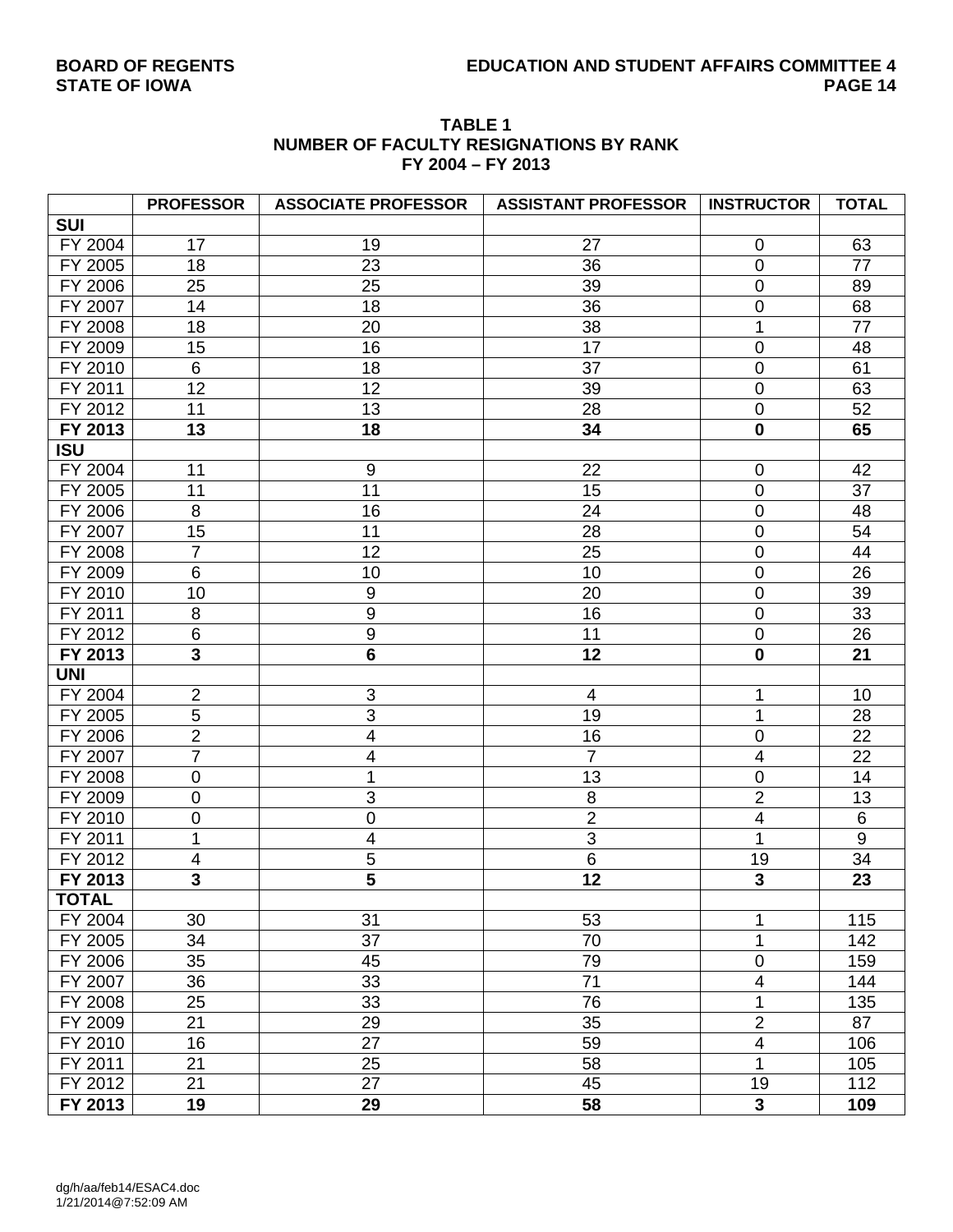| <b>TABLE 2</b>                                              |
|-------------------------------------------------------------|
| NUMBER OF FACULTY RESIGNATIONS BY GENDER AND RACE/ETHNICITY |
| FY 2004 - FY 2013                                           |

|              | <b>MALE</b>    | <b>FEMALE</b>    | <b>TOTAL</b>    | <b>MINORITY</b>           | <b>NON-MINORITY</b> |
|--------------|----------------|------------------|-----------------|---------------------------|---------------------|
| <b>SUI</b>   |                |                  |                 |                           |                     |
| FY 2004      | 40             | 23               | 63              | 5                         | 58                  |
| FY 2005      | 51             | 26               | 77              | 24                        | 53                  |
| FY 2006      | 63             | 26               | 89              | 18                        | 71                  |
| FY 2007      | 40             | 28               | 68              | 11                        | 57                  |
| FY 2008      | 48             | 29               | 77              | 12                        | 65                  |
| FY 2009      | 30             | 18               | 48              | 10                        | 38                  |
| FY 2010      | 35             | 26               | 61              | 16                        | 45                  |
| FY 2011      | 41             | 22               | 63              | 19                        | 44                  |
| FY 2012      | 34             | 18               | 52              | 16                        | 36 <sup>6</sup>     |
| FY 2013      | 37             | 28               | 65              | 11                        | 54                  |
| <b>ISU</b>   |                |                  |                 |                           |                     |
| FY 2004      | 31             | 11               | 42              | 9                         | 33                  |
| FY 2005      | 26             | 11               | 37              | 5                         | 32                  |
| FY 2006      | 34             | 14               | 48              | 14                        | 34                  |
| FY 2007      | 35             | 19               | 54              | $\overline{7}$            | 47                  |
| FY 2008      | 25             | 19               | 44              | 12                        | 32                  |
| FY 2009      | 17             | $\boldsymbol{9}$ | 26              | 10                        | 16                  |
| FY 2010      | 27             | 12               | 39              | 18                        | 21                  |
| FY 2011      | 15             | 18               | 33              | 5                         | 28                  |
| FY 2012      | 20             | 6                | 26              | 6                         | 20                  |
| FY 2013      | 11             | 10               | 21              | $\overline{\mathbf{3}}$   | 18                  |
| <b>UNI</b>   |                |                  |                 |                           |                     |
| FY 2004      | $\overline{4}$ | 6                | 10              | $\mathbf 2$               | 8                   |
| FY 2005      | 15             | 13               | 28              | $\,6$                     | 22                  |
| FY 2006      | 11             | 11               | 22              | $\overline{\mathbf{4}}$   | 18                  |
| FY 2007      | 12             | 10               | $\overline{22}$ | $\overline{7}$            | 15                  |
| FY 2008      | 8              | $\,6$            | 14              | $\ensuremath{\mathsf{3}}$ | 11                  |
| FY 2009      | 8              | $\overline{5}$   | 13              | $\pmb{0}$                 | 13                  |
| FY 2010      | 1              | 5                | 6               | 1                         | 5                   |
| FY 2011      | 3              | $\overline{6}$   | $\overline{9}$  | 1                         | $\overline{8}$      |
| FY 2012      | 15             | 19               | 34              | $\pmb{0}$                 | 34                  |
| FY 2013      | 14             | $\overline{9}$   | 23              | $6\phantom{a}$            | $\overline{17}$     |
| <b>TOTAL</b> |                |                  |                 |                           |                     |
| FY 2004      | 75             | 40               | 115             | 16                        | 99                  |
| FY 2005      | 92             | 50               | 142             | 35                        | 107                 |
| FY 2006      | 108            | 51               | 159             | 36                        | 123                 |
| FY 2007      | 87             | 57               | 144             | 25                        | 119                 |
| FY 2008      | 81             | 54               | 135             | 27                        | 108                 |
| FY 2009      | 55             | 32               | 87              | 20                        | 67                  |
| FY 2010      | 63             | 43               | 106             | 35                        | 71                  |
| FY 2011      | 59             | 46               | 105             | 25                        | 80                  |
| FY 2012      | 69             | 43               | 112             | 22                        | 90                  |
| FY 2013      | 62             | 47               | 109             | 20                        | 89                  |

dg/h/aa/feb14/ESAC4.doc 1/21/2014@7:52:09 AM 6 The race/ethnicity of four faculty members was unspecified.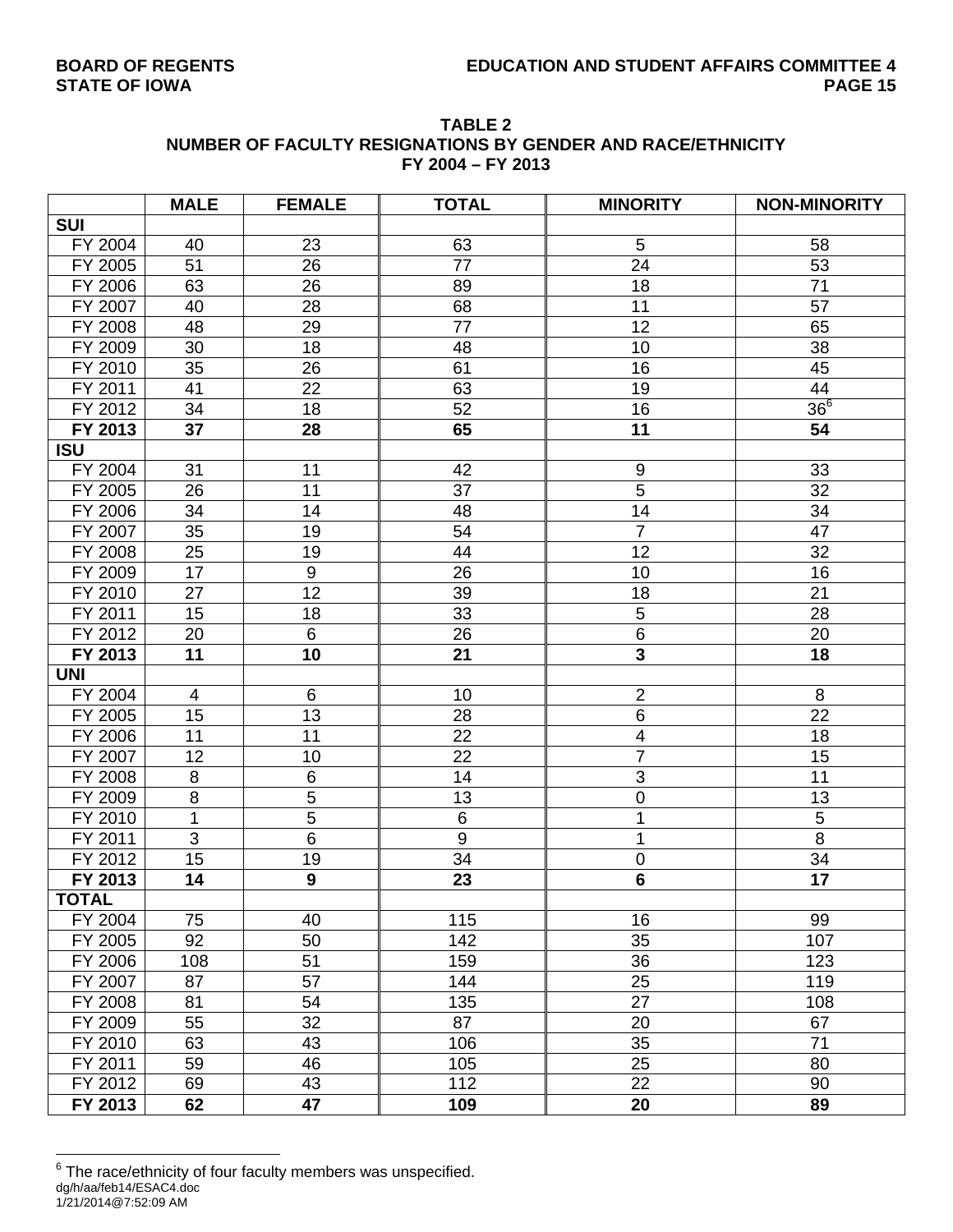| <b>TABLE 3</b>                                         |
|--------------------------------------------------------|
| <b>NUMBER OF FACULTY RESIGNATIONS BY TENURE STATUS</b> |
| FY 2004 - FY 2013                                      |

|              | <b>TENURED</b>          | <b>TENURE-TRACK</b>     | <b>CLINICAL TRACK</b>   | <b>OTHER</b>   | <b>TOTAL</b>     |
|--------------|-------------------------|-------------------------|-------------------------|----------------|------------------|
| <b>SUI</b>   |                         |                         |                         |                |                  |
| FY 2004      | 23                      | 16                      | 24                      | 0              | 63               |
| FY 2005      | 33                      | 15                      | 29                      | $\mathbf 0$    | 77               |
| FY 2006      | 40                      | 27                      | 22                      | $\mathbf 0$    | 89               |
| FY 2007      | 23                      | 24                      | 21                      | $\mathbf 0$    | 68               |
| FY 2008      | 22                      | 23                      | 32                      | $\pmb{0}$      | 77               |
| FY 2009      | 23                      | $\boldsymbol{9}$        | 16                      | $\mathbf 0$    | 48               |
| FY 2010      | 14                      | 16                      | 31                      | $\mathbf 0$    | 61               |
| FY 2011      | 16                      | 27                      | 20                      | $\pmb{0}$      | 63               |
| FY 2012      | 16                      | 17                      | 17                      | $2^7$          | 52               |
| FY 2013      | 16                      | 15                      | 33                      | 1              | 65               |
| <b>ISU</b>   |                         |                         |                         |                |                  |
| FY 2004      | 20                      | 22                      | 0                       | $\mathbf 0$    | 42               |
| FY 2005      | 22                      | 15                      | $\pmb{0}$               | $\pmb{0}$      | 37               |
| FY 2006      | 22                      | 26                      | $\pmb{0}$               | $\mathbf 0$    | 48               |
| FY 2007      | 26                      | 28                      | $\pmb{0}$               | $\mathbf 0$    | 54               |
| FY 2008      | 18                      | 26                      | $\mathsf 0$             | $\mathbf 0$    | 44               |
| FY 2009      | 15                      | 11                      | $\mathbf 0$             | $\mathbf 0$    | 26               |
| FY 2010      | 19                      | 20                      | $\pmb{0}$               | $\mathbf 0$    | 39               |
| FY 2011      | 17                      | 16                      | $\mathsf 0$             | $\pmb{0}$      | 33               |
| FY 2012      | 14                      | 12                      | $\pmb{0}$               | $\pmb{0}$      | 26               |
| FY 2013      | 9                       | 12                      | $\mathbf 0$             | $\mathbf 0$    | 21               |
| <b>UNI</b>   |                         |                         |                         |                |                  |
| FY 2004      | 4                       | 6                       | 0                       | $\mathbf 0$    | 10               |
| FY 2005      | $\boldsymbol{9}$        | 16                      | $\mathsf 0$             | $\overline{3}$ | 28               |
| FY 2006      | $\overline{4}$          | 18                      | $\pmb{0}$               | $\pmb{0}$      | 22               |
| FY 2007      | 11                      | 8                       | 0                       | 3              | 22               |
| FY 2008      | 1                       | 12                      | $\mathbf 0$             | 1              | 14               |
| FY 2009      | $\overline{4}$          | $\bf 8$                 | 0                       | 1              | 13               |
| FY 2010      | $\pmb{0}$               | $\overline{4}$          | $\mathsf 0$             | $\overline{2}$ | 6                |
| FY 2011      | 5                       | $\overline{\mathbf{4}}$ | $\pmb{0}$               | $\pmb{0}$      | $\boldsymbol{9}$ |
| FY 2012      | $\overline{9}$          | $\overline{7}$          | $\pmb{0}$               | 18             | 34               |
| FY 2013      | $\overline{\mathbf{8}}$ | 12                      | $\overline{\mathbf{3}}$ | $\mathbf 0$    | 23               |
| <b>TOTAL</b> |                         |                         |                         |                |                  |
| FY 2004      | 47                      | 44                      | 24                      | 0              | 115              |
| FY 2005      | 64                      | 46                      | 29                      | $\overline{3}$ | 142              |
| FY 2006      | 66                      | 71                      | 22                      | $\pmb{0}$      | 159              |
| FY 2007      | 60                      | 60                      | 21                      | $\overline{3}$ | 144              |
| FY 2008      | 41                      | 61                      | 32                      | 1              | 135              |
| FY 2009      | 42                      | 28                      | 16                      | 1              | 87               |
| FY 2010      | 33                      | 40                      | 31                      | $\overline{2}$ | 106              |
| FY 2011      | 38                      | 47                      | 20                      | $\pmb{0}$      | 105              |
| FY 2012      | 39                      | 36                      | 17                      | 20             | 112              |
| FY 2013      | 33                      | 39                      | 36                      | $\mathbf{1}$   | 109              |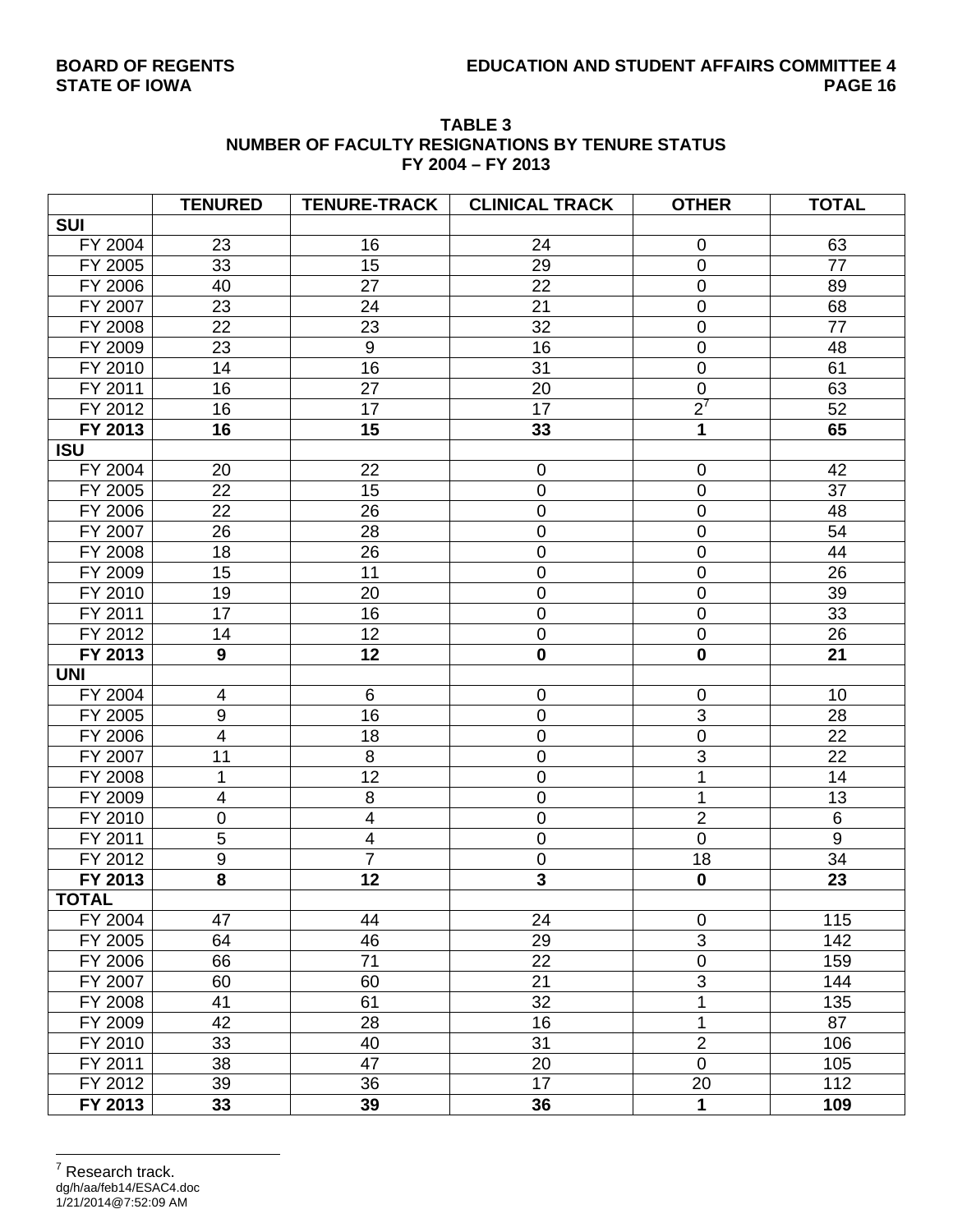## **TABLE 4a RESIGNATIONS BY COLLEGE FY 2004 – FY 2013 University of Iowa**

| <b>COLLEGE</b>          | 03-04 | 04-05 | 05-06 | 06-07 | 07-08 | 08-09 | 09-10 | $10 - 11$     | $11 - 12$ | $12 - 13$      |
|-------------------------|-------|-------|-------|-------|-------|-------|-------|---------------|-----------|----------------|
| <b>Business Admin.</b>  |       | 6     | 4     | 5     | 4     |       | 2     | 3             | 4         |                |
| Dentistry               | 4     | 6     | 3     |       | 3     |       | റ     | 4             | 2         | 4              |
| Education               | 2     | 6     | 4     |       | 6     |       |       | 3             | 0         | $\overline{2}$ |
| Engineering             | 3     |       | っ     | 3     |       | ົ     | 0     | 2             | 0         |                |
| Graduate                |       | 0     |       | 0     |       |       | 0     | $\Omega$      | 0         | $\Omega$       |
| Law                     | 0     | 0     | 3     |       |       | 3     |       | 3             | и         | 2              |
| Liberal Arts & Sciences | 9     | 11    | 21    | 19    | 15    |       | 10    | 11            | 10        | 12             |
| Medicine                | 37    | 46    | 43    | 24    | 38    | 31    | 38    | 32            | 32        | 34             |
| <b>Nursing</b>          | 3     | 0     |       | 0     | າ     | ◠     | 2     |               | 2         | 4              |
| Pharmacy                | 2     |       | 3     | 4     | 3     | 0     | 0     | 2             | 0         | $\overline{2}$ |
| <b>Public Health</b>    |       | 0     | 4     | 4     | 4     | 0     | 5     | $\mathcal{D}$ | ◢         | 3              |
| <b>TOTAL</b>            | 63    | 77    | 89    | 68    | 77    | 48    | 61    | 63            | 52        | 65             |

### **TABLE 4b RESIGNATIONS BY COLLEGE FY 2004 – FY 2013 Iowa State University**

| <b>COLLEGE</b>                     | 03-04 | 04-05 | 05-06 | 06-07 | 07-08 | 08-09 | $09-10$ | $10 - 11$ | $11 - 12$ | $12 - 13$ |
|------------------------------------|-------|-------|-------|-------|-------|-------|---------|-----------|-----------|-----------|
| Agric. & Life Sciences             |       |       |       | 9     | 8     | 4     |         |           |           |           |
| <b>Business</b>                    | ົ     |       | ◠     | 3     | າ     |       | ⌒       |           |           | ⌒         |
| Design                             |       |       | ົ     | 3     |       |       | ົ       |           |           | ⌒         |
| Engineering                        |       |       |       | 4     |       | っ     | 5       | 4         |           | ⌒         |
| <b>Human Sciences</b>              | 8     |       |       | 4     | 5     | 6     | 8       | 10        | 5         | 0         |
| <b>Liberal Arts &amp; Sciences</b> | 18    | 14    | 21    | 23    | 16    | 8     | 12      | 11        | 10        | 10        |
| Library                            |       |       |       | ⌒     | າ     |       |         |           |           |           |
| <b>Veterinary Medicine</b>         |       |       | 3     | 6     | 6     | 4     | ົ       |           | ⌒         | 3         |
| TOTAL                              | 42    | 37    | 48    | 54    | 44    | 26    | 39      | 33        | 26        | 21        |

## **TABLE 4c RESIGNATIONS BY COLLEGE FY 2004 – FY 2013 University of Northern Iowa**

| <b>COLLEGE</b>           | 03-04 | 04-05 | 05-06 | 06-07 | 07-08 | 08-09 | $09-10$ | $10 - 11$ | $11 - 12$ | $12 - 13$ |
|--------------------------|-------|-------|-------|-------|-------|-------|---------|-----------|-----------|-----------|
| Business Admin.          |       |       |       |       |       |       |         |           |           |           |
| Education                |       | 9     | 6     |       |       |       |         |           | 17        | 6         |
| <b>Natural Sciences</b>  |       | 5     |       |       |       |       |         |           |           |           |
| Humanities & Fine Arts   |       |       |       |       |       |       |         |           |           |           |
| Humanities, Arts, & Sci. |       |       |       |       |       |       |         | റ         | 13        | 9         |
| Soc. & Behavioral Sci.   |       | 5     |       |       |       |       |         |           | 2         | 5         |
| Library                  |       |       |       |       |       |       |         |           |           |           |
| TOTAL                    | 10    | 28    | 22    | 22    | 14    | 13    |         |           | 34        | 23        |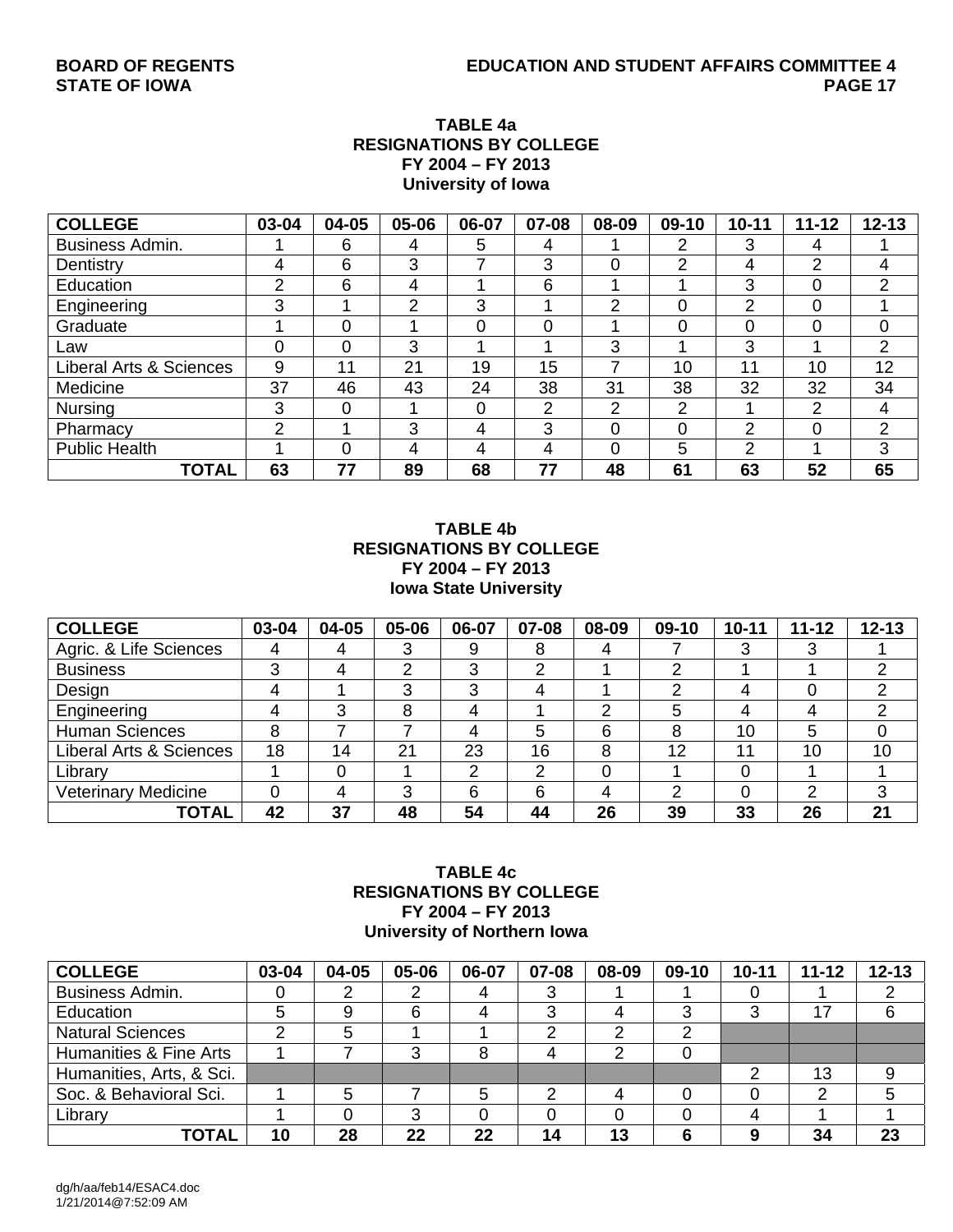## **BOARD OF REGENTS EDUCATION AND STUDENT AFFAIRS COMMITTEE 4**

### **TABLE 5a REASONS GIVEN FOR FACULTY RESIGNATIONS FY 2003 – FY 2012 UNIVERSITY OF IOWA**

|                                  | 03-04                   | 04-05                     | 05-06                   | 06-07                   | 07-08            | 08-09                   | 09-10                   | $10 - 11$               | $11 - 12$               | $12 - 13$       |
|----------------------------------|-------------------------|---------------------------|-------------------------|-------------------------|------------------|-------------------------|-------------------------|-------------------------|-------------------------|-----------------|
| To accept a position at another  |                         |                           |                         |                         |                  |                         |                         |                         |                         |                 |
| university                       |                         |                           |                         |                         |                  |                         |                         |                         |                         |                 |
| Professor                        | 11                      | 12                        | 19                      | 8                       | 10               | 11                      | $\boldsymbol{9}$        | 6                       | 5                       | 11              |
| Associate Professor              | 6                       | 14                        | 15                      | 10                      | 14               | 8                       | 10                      | 1                       | 6                       | 11              |
| <b>Assistant Professor</b>       | 13                      | 15                        | 18                      | 22                      | 14               | 6                       | 21                      | 10                      | 15                      | 10              |
| Instructor                       | $\mathbf 0$             | 0                         | $\overline{0}$          | $\mathbf 0$             | $\overline{0}$   | $\overline{0}$          | 0                       | $\mathbf 0$             | $\mathbf 0$             | $\mathbf 0$     |
| <b>Total</b>                     | 30                      | $\overline{41}$           | $\overline{52}$         | 40                      | 38               | $\overline{25}$         | 40                      | $\overline{17}$         | $\overline{26}$         | $\overline{32}$ |
| To accept another position       |                         |                           |                         |                         |                  |                         |                         |                         |                         |                 |
| Professor                        | 1                       | $\ensuremath{\mathsf{3}}$ | 1                       | 1                       | 3                | $\pmb{0}$               | 1                       | 3                       | $\mathbf 0$             | 1               |
| <b>Associate Professor</b>       | $\overline{5}$          | 3                         | $\overline{2}$          | $\overline{2}$          | 3                | $\overline{\mathbf{4}}$ | 1                       | $\overline{7}$          | 5                       | $\overline{2}$  |
| <b>Assistant Professor</b>       | $\overline{3}$          | 8                         | $\overline{7}$          | 4                       | 13               | $\overline{7}$          | 3                       | 11                      | $\overline{\mathbf{4}}$ | 6               |
| Instructor                       | $\overline{0}$          |                           | $\overline{0}$          | $\overline{0}$          | 1                | $\overline{0}$          | $\overline{0}$          | $\overline{0}$          | $\overline{0}$          | 0               |
| <b>Total</b>                     | $\overline{9}$          | 14                        | $\overline{10}$         | $\overline{7}$          | 20               | $\overline{11}$         | 5                       | $\overline{21}$         | 9                       | $\overline{9}$  |
| To relocate for personal reasons |                         |                           |                         |                         |                  |                         |                         |                         |                         |                 |
| Professor                        | $\mathbf{1}$            | 1                         | 1                       | $\pmb{0}$               | $\overline{2}$   | 1                       | 1                       | $\overline{2}$          | 5                       | $\pmb{0}$       |
| <b>Associate Professor</b>       | $\overline{2}$          | 1                         | 6                       | $\overline{2}$          | 0                | $\mathbf 1$             | 1                       | $\overline{2}$          | $\overline{2}$          | $\overline{c}$  |
| <b>Assistant Professor</b>       | $\overline{3}$          | 3                         | 9                       | 8                       | 8                | $\overline{2}$          | 11                      | 16                      | 9                       | 8               |
| Instructor                       | $\overline{0}$          | 0                         | $\overline{0}$          | 0                       | 0                | $\overline{0}$          | 0                       | 0                       | $\overline{0}$          | 0               |
| <b>Total</b>                     | $\overline{6}$          | 5                         | 16                      | 10                      | 10               | 4                       | 13                      | 20                      | 16                      | 10              |
| To enter private practice        |                         |                           |                         |                         |                  |                         |                         |                         |                         |                 |
| Professor                        | $\mathbf 0$             | $\overline{2}$            | $\overline{2}$          | $\mathbf 0$             | 1                | $\overline{2}$          | 0                       | 1                       | 1                       | 1               |
| Associate Professor              | $\overline{\mathbf{4}}$ | $\overline{5}$            | $\mathbf{1}$            | 3                       | 3                | $\overline{3}$          | $\mathbf 1$             | $\overline{2}$          | $\mathbf 0$             | 3               |
| <b>Assistant Professor</b>       | $\overline{8}$          | 9                         | 5                       | $\overline{2}$          | 3                | $\overline{2}$          | $\overline{2}$          | $\overline{2}$          | $\mathbf 0$             | $\overline{9}$  |
| Instructor                       | $\mathbf 0$             | $\mathbf 0$               | $\mathbf 0$             | 0                       | $\boldsymbol{0}$ | $\mathbf 0$             | $\mathbf 0$             | 0                       | $\mathbf 0$             | 0               |
| <b>Total</b>                     | $\overline{12}$         | 16                        | $\overline{\mathbf{8}}$ | $\overline{\mathbf{5}}$ | $\overline{7}$   |                         | $\overline{\mathbf{3}}$ | $\overline{\mathbf{5}}$ | $\overline{1}$          | 13              |
| To accept an administrative      |                         |                           |                         |                         |                  |                         |                         |                         |                         |                 |
| position                         |                         |                           |                         |                         |                  |                         |                         |                         |                         |                 |
| Professor                        | 4                       | $\pmb{0}$                 | $\overline{2}$          | 5                       | $\boldsymbol{2}$ | 1                       | 0                       | $\mathbf 0$             | $\mathbf 0$             | 0               |
| Associate Professor              | $\overline{2}$          | $\mathbf 0$               | $\mathbf 1$             | $\mathbf{1}$            | $\overline{0}$   | $\overline{0}$          | $\overline{0}$          | $\overline{0}$          | $\overline{0}$          | 0               |
| <b>Assistant Professor</b>       | $\overline{0}$          | 1                         | $\mathbf 0$             | 0                       | 0                | $\mathbf 0$             | 0                       | 0                       | 0                       | $\mathbf 1$     |
| Instructor                       | $\mathbf 0$             | $\pmb{0}$                 | $\mathbf 0$             | 0                       | 0                | 0                       | 0                       | 0                       | 0                       | 0               |
| <b>Total</b>                     | $\overline{6}$          | $\mathbf{1}$              | $\overline{\mathbf{3}}$ | $6\phantom{1}6$         | $\overline{2}$   | $\mathbf{1}$            | $\mathbf 0$             | $\mathbf 0$             | $\mathbf 0$             | 1               |
|                                  |                         |                           |                         |                         |                  |                         |                         |                         |                         |                 |
| <b>Grand Total</b>               | 63                      | 77                        | 89                      | 68                      | 77               | 48                      | 61                      | 63                      | 52                      | 65              |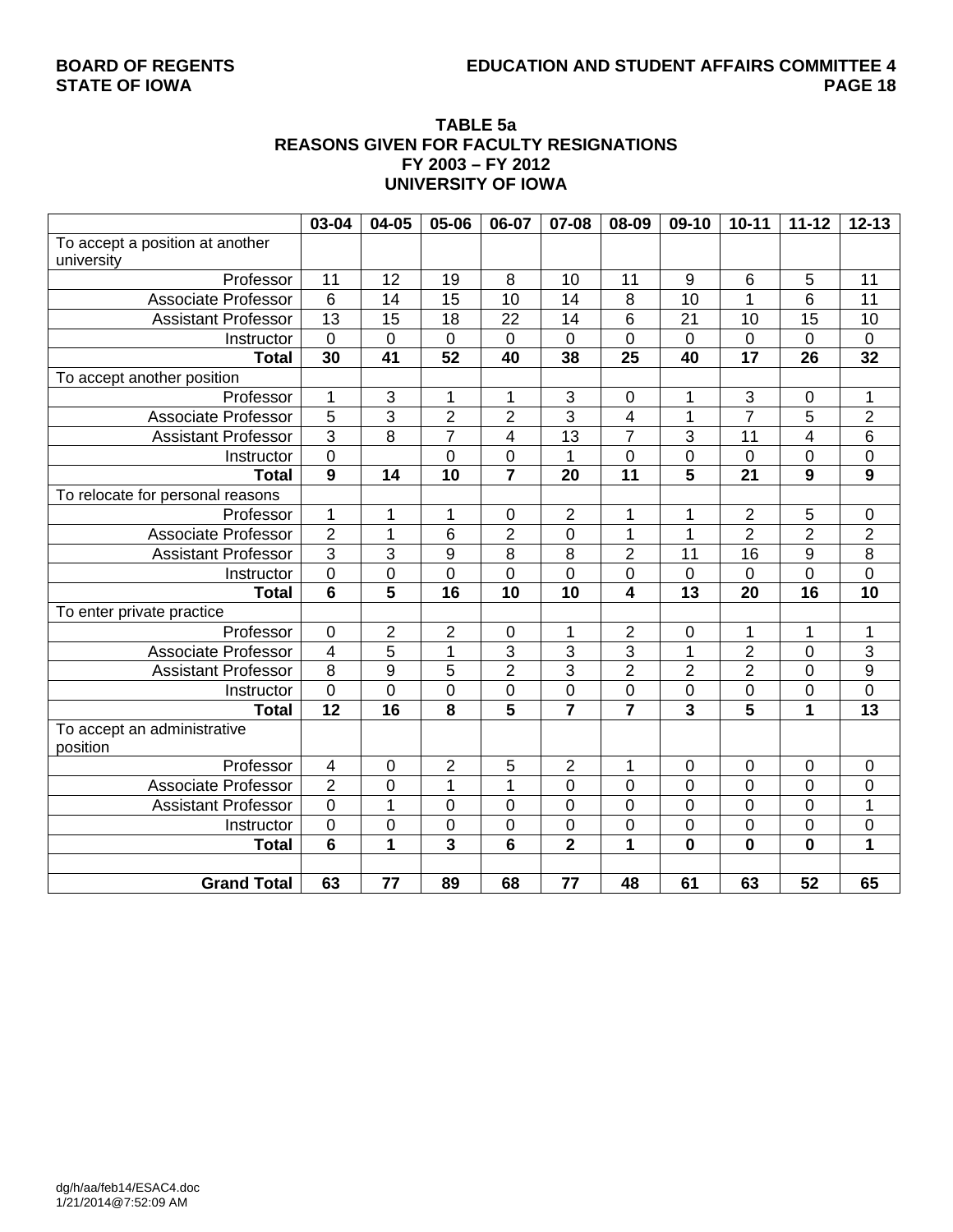## **BOARD OF REGENTS EDUCATION AND STUDENT AFFAIRS COMMITTEE 4**

#### **TABLE 5b REASONS GIVEN FOR FACULTY RESIGNATIONS FY 2004 – FY 2013 IOWA STATE UNIVERSITY**

|                                  | 03-04            | 04-05                   | 05-06                   | 06-07                   | 07-08            | 08-09                   | 09-10                   | $10 - 11$      | $11 - 12$               | $12 - 13$               |
|----------------------------------|------------------|-------------------------|-------------------------|-------------------------|------------------|-------------------------|-------------------------|----------------|-------------------------|-------------------------|
| To accept a position at another  |                  |                         |                         |                         |                  |                         |                         |                |                         |                         |
| university                       |                  |                         |                         |                         |                  |                         |                         |                |                         |                         |
| Professor                        | $\,8\,$          | 9                       | 6                       | $9\,$                   | 4                | 5                       | 6                       | $\overline{4}$ | 6                       | $\overline{2}$          |
| <b>Associate Professor</b>       | $\overline{7}$   | 8                       | 12                      | $\boldsymbol{9}$        | $\overline{7}$   | 8                       | $\overline{7}$          | 7              | 8                       | 5                       |
| <b>Assistant Professor</b>       | $\overline{8}$   | 10                      | 12                      | $\overline{22}$         | $\overline{13}$  | 6                       | 11                      | $\overline{7}$ | $\overline{6}$          | $\overline{9}$          |
| Instructor                       | $\overline{0}$   | 0                       | $\mathbf 0$             | $\mathbf 0$             | $\mathbf 0$      | $\overline{0}$          | $\mathbf 0$             | 0              | $\mathbf 0$             | $\overline{0}$          |
| <b>Total</b>                     | 23               | 27                      | 30                      | 40                      | 24               | $\overline{19}$         | 24                      | 18             | 20                      | $\overline{16}$         |
| To accept another position       |                  |                         |                         |                         |                  |                         |                         |                |                         |                         |
| Professor                        | $\overline{3}$   | 1                       | $\mathbf 0$             | 1                       | $\overline{2}$   | 1                       | $\overline{2}$          | $\sqrt{3}$     | $\mathbf 0$             | $\boldsymbol{0}$        |
| <b>Associate Professor</b>       | $\mathbf{1}$     | $\overline{3}$          | 1                       | 1                       | $\overline{2}$   | 0                       | $\overline{4}$          | $\overline{2}$ | $\mathbf 0$             | $\mathbf 1$             |
| <b>Assistant Professor</b>       | $\overline{8}$   | $\overline{3}$          | $\overline{7}$          | 1                       | 5                | $\overline{2}$          | $\overline{2}$          | 4              | $\mathbf 1$             | $\overline{2}$          |
| Instructor                       | $\overline{0}$   | $\mathbf 0$             | $\mathbf 0$             | $\mathbf 0$             | $\mathbf 0$      | $\mathbf 0$             | $\mathbf 0$             | 0              | $\mathbf 0$             | $\overline{0}$          |
| <b>Total</b>                     | 12               | $\overline{7}$          | 8                       | $\overline{\mathbf{3}}$ | 9                | $\overline{\mathbf{3}}$ | 8                       | 9              | 1                       | $\overline{\mathbf{3}}$ |
| To relocate for personal reasons |                  |                         |                         |                         |                  |                         |                         |                |                         |                         |
| Professor                        | $\mathbf 0$      | 1                       | $\mathbf 0$             | 1                       | $\mathbf 0$      | 0                       | $\mathbf 0$             | $\mathbf 0$    | $\mathbf 0$             | 0                       |
| <b>Associate Professor</b>       | 1                | 0                       | $\overline{3}$          | $\mathsf{O}\xspace$     | 3                | $\mathbf 0$             | 0                       | 0              | $\mathsf{O}\xspace$     | 0                       |
| <b>Assistant Professor</b>       | $\overline{6}$   | $\overline{c}$          | $\overline{3}$          | 3                       | $\overline{7}$   | $\overline{2}$          | 3                       | 5              | $\overline{3}$          | $\mathbf 1$             |
| Instructor                       | $\mathbf 0$      | 0                       | $\mathbf 0$             | $\mathsf{O}\xspace$     | $\mathbf 0$      | $\overline{0}$          | $\mathbf 0$             | 0              | $\mathbf 0$             | $\overline{0}$          |
| <b>Total</b>                     | $\overline{7}$   | $\overline{\mathbf{3}}$ | $6\phantom{1}$          | 4                       | 10               | $\overline{2}$          | 3                       | 5              | $\overline{\mathbf{3}}$ | 1                       |
| To enter private practice        |                  |                         |                         |                         |                  |                         |                         |                |                         |                         |
| Professor                        | $\mathbf 0$      | $\pmb{0}$               | 1                       | $\pmb{0}$               | $\mathbf 0$      | 0                       | $\mathbf 0$             | $\mathbf 0$    | $\mathbf 0$             | 0                       |
| <b>Associate Professor</b>       | $\overline{0}$   | 0                       | $\mathbf 0$             | $\overline{1}$          | $\mathbf 0$      | $\overline{2}$          | $\mathbf 0$             | $\overline{0}$ | $\mathbf 0$             | $\boldsymbol{0}$        |
| <b>Assistant Professor</b>       | $\mathbf 0$      | 0                       | $\overline{2}$          | $\overline{2}$          | $\mathbf 0$      | $\boldsymbol{0}$        | $\mathbf 0$             | 0              | 1                       | $\pmb{0}$               |
| Instructor                       | $\boldsymbol{0}$ | $\mathbf 0$             | $\boldsymbol{0}$        | $\mathsf 0$             | $\boldsymbol{0}$ | $\mathbf 0$             | $\boldsymbol{0}$        | $\pmb{0}$      | $\boldsymbol{0}$        | $\pmb{0}$               |
| <b>Total</b>                     | $\mathbf 0$      | $\mathbf 0$             | $\overline{\mathbf{3}}$ | 3                       | $\mathbf 0$      | $\overline{2}$          | $\mathbf 0$             | $\mathbf{0}$   | 1                       | $\mathbf{0}$            |
| To accept an administrative      |                  |                         |                         |                         |                  |                         |                         |                |                         |                         |
| position                         |                  |                         |                         |                         |                  |                         |                         |                |                         |                         |
| Professor                        | $\boldsymbol{0}$ | 0                       | 1                       | $\overline{4}$          | 1                | 0                       | 3                       | 1              | $\mathbf 0$             | 1                       |
| Associate Professor              | $\overline{0}$   | 0                       | $\overline{0}$          | $\overline{0}$          | $\overline{0}$   | $\overline{0}$          | $\overline{1}$          | 0              | 1                       | 0                       |
| <b>Assistant Professor</b>       | $\overline{0}$   | 0                       | $\mathbf 0$             | $\mathbf 0$             | $\mathbf 0$      | 0                       | $\mathbf 0$             | $\mathbf 0$    | $\mathbf 0$             | $\mathbf 0$             |
| Instructor                       | $\mathbf 0$      | 0                       | $\mathbf 0$             | $\pmb{0}$               | $\pmb{0}$        | 0                       | 0                       | 0              | $\mathbf 0$             | $\pmb{0}$               |
| <b>Total</b>                     | $\mathbf 0$      | $\mathbf 0$             | $\overline{\mathbf{1}}$ | $\overline{\mathbf{4}}$ | 1                | $\mathbf{0}$            | $\overline{\mathbf{4}}$ | 1              | 1                       | $\overline{1}$          |
|                                  |                  |                         |                         |                         |                  |                         |                         |                |                         |                         |
| <b>Grand Total</b>               | $\overline{42}$  | $\overline{37}$         | 48                      | $\overline{54}$         | 44               | $\overline{26}$         | 39                      | 33             | 26                      | $\overline{21}$         |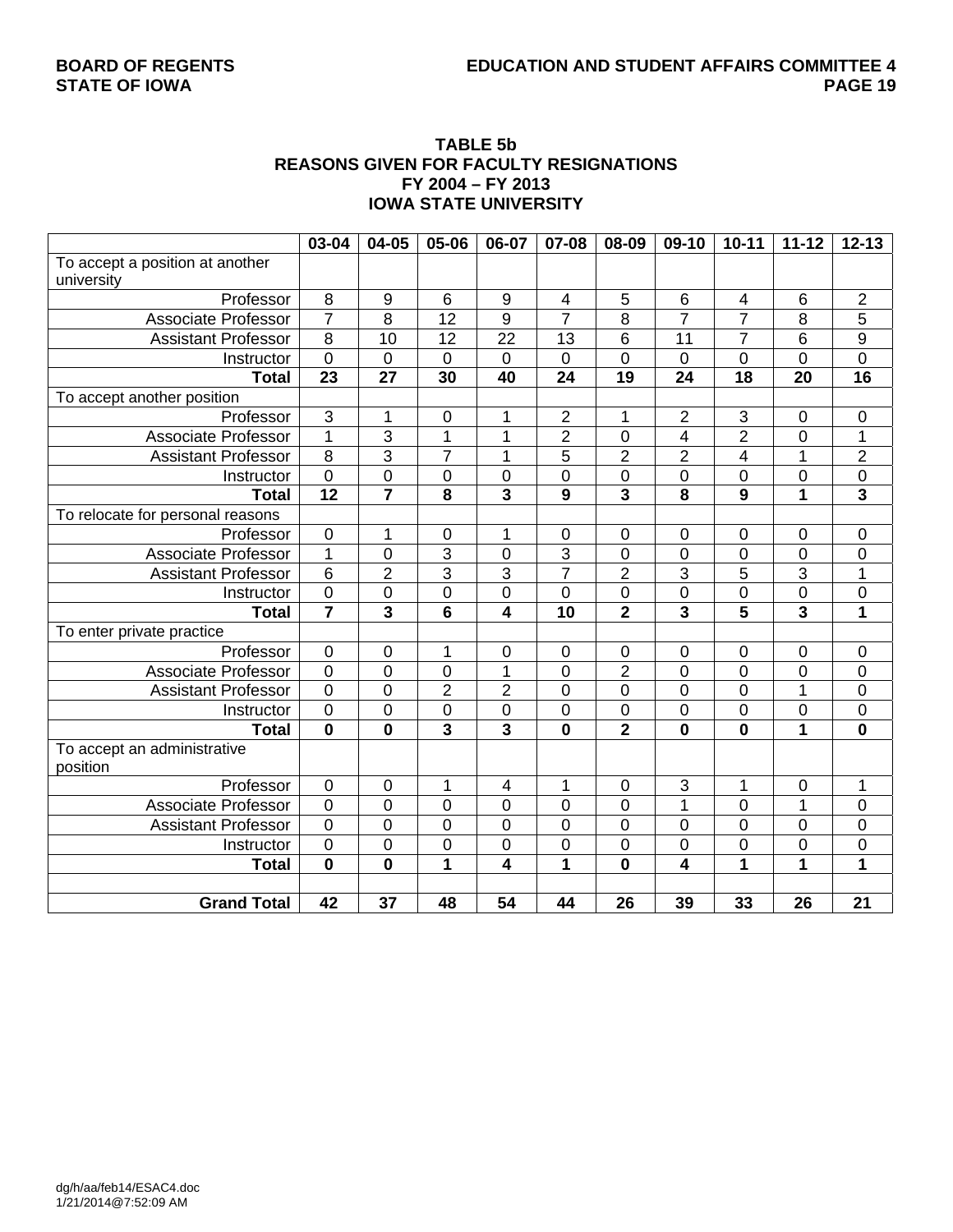#### **TABLE 5c REASONS GIVEN FOR FACULTY RESIGNATIONS FY 2004 – FY 2013 UNIVERSITY OF NORTHERN IOWA**

|                                  | 03-04                   | 04-05                     | 05-06                   | 06-07                   | 07-08                   | 08-09                   | $09-10$                 | $10 - 11$               | $11 - 12$               | $12 - 13$       |
|----------------------------------|-------------------------|---------------------------|-------------------------|-------------------------|-------------------------|-------------------------|-------------------------|-------------------------|-------------------------|-----------------|
| To accept a position at another  |                         |                           |                         |                         |                         |                         |                         |                         |                         |                 |
| university                       |                         |                           |                         |                         |                         |                         |                         |                         |                         |                 |
| Professor                        | $\overline{2}$          | $\ensuremath{\mathsf{3}}$ | $\overline{2}$          | 1                       | $\mathbf 0$             | $\boldsymbol{0}$        | $\mathbf 0$             | $\pmb{0}$               | $\mathbf 0$             | 1               |
| <b>Associate Professor</b>       | $\overline{3}$          | $\overline{2}$            | 3                       | $\overline{1}$          | 0                       | $\overline{2}$          | 0                       | $\overline{2}$          | $\mathbf 0$             | 3               |
| <b>Assistant Professor</b>       | $\overline{4}$          | 12                        | $\overline{11}$         | 6                       | 8                       | $\overline{5}$          | 1                       | $\overline{1}$          | 5                       | $\overline{5}$  |
| Instructor                       | $\mathbf{1}$            | $\mathbf 0$               | $\mathbf 0$             | $\mathbf 0$             | $\mathbf 0$             | 0                       | 1                       | $\mathbf 0$             | $\overline{0}$          | $\overline{0}$  |
| <b>Total</b>                     | 10                      | $\overline{17}$           | $\overline{16}$         | $\overline{\mathbf{8}}$ | $\overline{\mathbf{8}}$ | $\overline{\mathbf{7}}$ | $\overline{\mathbf{2}}$ | $\overline{\mathbf{3}}$ | $\overline{5}$          | $\overline{9}$  |
| To accept another position       |                         |                           |                         |                         |                         |                         |                         |                         |                         |                 |
| Professor                        | $\mathbf 0$             | 1                         | 0                       | $\mathbf 0$             | $\mathbf 0$             | 0                       | $\mathbf 0$             | $\mathbf 0$             | 1                       | $\pmb{0}$       |
| <b>Associate Professor</b>       | $\overline{0}$          | 0                         | $\mathbf 0$             | $\mathbf 0$             | $\mathbf 0$             | 1                       | $\mathbf 0$             | 1                       | $\overline{0}$          | $\pmb{0}$       |
| <b>Assistant Professor</b>       | $\overline{0}$          | $\mathbf 1$               | $\mathbf 0$             | $\overline{1}$          | 1                       | 0                       | $\mathbf 0$             | 0                       | $\mathbf 0$             | $\mathbf 0$     |
| Instructor                       | $\overline{0}$          | $\mathbf 0$               | $\overline{0}$          | $\overline{1}$          | $\mathbf 0$             | 0                       | $\overline{1}$          | $\overline{0}$          | $\overline{1}$          | $\overline{2}$  |
| <b>Total</b>                     | $\mathbf 0$             | $\overline{2}$            | $\mathbf 0$             | $\overline{\mathbf{2}}$ | 1                       | 1                       | 1                       | 1                       | $\overline{\mathbf{2}}$ | $\overline{2}$  |
| To relocate for personal reasons |                         |                           |                         |                         |                         |                         |                         |                         |                         |                 |
| Professor                        | $\mathbf 0$             | 0                         | 0                       | $\pmb{0}$               | $\boldsymbol{0}$        | 0                       | 0                       | $\boldsymbol{0}$        | 1                       | $\mathbf 0$     |
| <b>Associate Professor</b>       | $\mathbf 0$             | $\overline{1}$            | $\mathbf 0$             | $\overline{2}$          | 1                       | 0                       | 0                       | $\mathbf 1$             | $\overline{4}$          | $\overline{2}$  |
| <b>Assistant Professor</b>       | $\overline{0}$          | 6                         | 3                       | 0                       | 4                       | $\overline{c}$          | 1                       | $\overline{2}$          | 1                       | $\overline{7}$  |
| Instructor                       | $\mathbf 0$             | 1                         | 0                       | $\overline{3}$          | $\mathbf 0$             | 1                       | $\overline{2}$          | 1                       | 18                      | 1               |
| <b>Total</b>                     | $\overline{\mathbf{0}}$ | 8                         | $\overline{\mathbf{3}}$ | $\overline{\mathbf{5}}$ | 5                       | $\overline{\mathbf{3}}$ | $\overline{\mathbf{3}}$ | 4                       | 24                      | $\overline{10}$ |
| To enter private practice        |                         |                           |                         |                         |                         |                         |                         |                         |                         |                 |
| Professor                        | $\pmb{0}$               | $\mathbf 0$               | 0                       | $\pmb{0}$               | $\pmb{0}$               | $\pmb{0}$               | $\mathbf 0$             | $\pmb{0}$               | $\mathbf 0$             | $\pmb{0}$       |
| <b>Associate Professor</b>       | $\mathbf 0$             | 0                         | $\mathbf 0$             | $\mathbf 0$             | $\pmb{0}$               | 0                       | $\mathbf 0$             | $\mathbf 0$             | $\mathbf 0$             | $\pmb{0}$       |
| <b>Assistant Professor</b>       | $\overline{0}$          | 0                         | $\mathbf 1$             | $\mathbf 0$             | $\pmb{0}$               | 0                       | $\mathbf 0$             | 0                       | $\mathbf 0$             | $\mathsf 0$     |
| Instructor                       | $\pmb{0}$               | $\boldsymbol{0}$          | $\boldsymbol{0}$        | $\pmb{0}$               | $\pmb{0}$               | 0                       | $\pmb{0}$               | $\boldsymbol{0}$        | $\mathbf 0$             | $\mathsf 0$     |
| <b>Total</b>                     | $\mathbf 0$             | $\mathbf 0$               | 1                       | $\mathbf 0$             | $\mathbf{0}$            | $\mathbf{0}$            | $\mathbf 0$             | $\mathbf 0$             | $\mathbf 0$             | $\mathbf 0$     |
| To accept an administrative      |                         |                           |                         |                         |                         |                         |                         |                         |                         |                 |
| position                         |                         |                           |                         |                         |                         |                         |                         |                         |                         |                 |
| Professor                        | $\mathbf 0$             | 1                         | 1                       | $6\phantom{1}6$         | $\overline{0}$          | 0                       | $\mathbf 0$             | $\mathbf{1}$            | $\overline{2}$          | $\overline{2}$  |
| <b>Associate Professor</b>       | $\overline{0}$          | 0                         | $\overline{0}$          | $\overline{1}$          | $\overline{0}$          | 0                       | $\overline{0}$          | $\mathbf 0$             | $\mathbf{1}$            | $\mathsf 0$     |
| <b>Assistant Professor</b>       | $\overline{0}$          | $\overline{0}$            | $\overline{1}$          | $\mathbf 0$             | $\mathbf 0$             | $\overline{1}$          | $\overline{0}$          | $\overline{0}$          | $\overline{0}$          | $\overline{0}$  |
| Instructor                       | $\mathbf 0$             | 0                         | $\boldsymbol{0}$        | $\mathbf 0$             | $\pmb{0}$               | 1                       | $\boldsymbol{0}$        | $\boldsymbol{0}$        | $\mathbf 0$             | $\overline{0}$  |
| <b>Total</b>                     | $\mathbf{0}$            | $\overline{1}$            | $\overline{2}$          | $\overline{7}$          | 0                       | $\overline{2}$          | 0                       | 1                       | 3                       | $\overline{2}$  |
|                                  |                         |                           |                         |                         |                         |                         |                         |                         |                         |                 |
| <b>Grand Total</b>               | $\overline{10}$         | 28                        | $\overline{22}$         | $\overline{22}$         | $\overline{14}$         | $\overline{13}$         | 6                       | 9                       | $\overline{34}$         | $\overline{23}$ |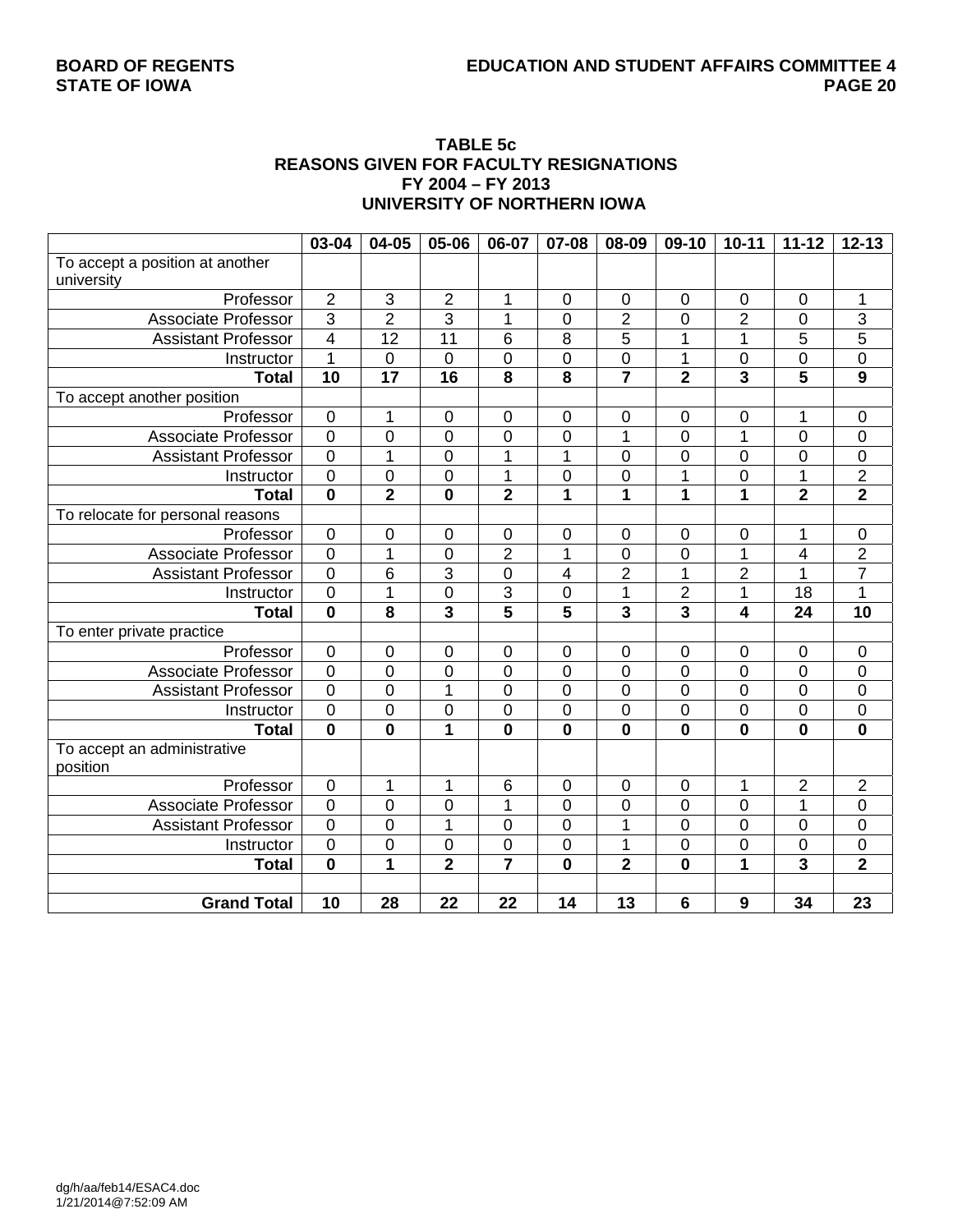#### **TABLE 5d REASONS GIVEN FOR FACULTY RESIGNATIONS FY 2004 – FY 2013 REGENT TOTAL BY UNIVERSITY**

|                                  | 03-04            | 04-05           | 05-06           | 06-07          | 07-08            | 08-09                   | 09-10                     | $10 - 11$      | $11 - 12$               | $12 - 13$       |
|----------------------------------|------------------|-----------------|-----------------|----------------|------------------|-------------------------|---------------------------|----------------|-------------------------|-----------------|
| To accept a position at another  |                  |                 |                 |                |                  |                         |                           |                |                         |                 |
| university                       |                  |                 |                 |                |                  |                         |                           |                |                         |                 |
| University of Iowa               | 30               | 41              | 52              | 40             | 38               | 25                      | 40                        | 17             | 26                      | 32              |
| Iowa State University            | $\overline{23}$  | $\overline{27}$ | $\overline{30}$ | 40             | $\overline{24}$  | $\overline{19}$         | 24                        | 18             | 20                      | 16              |
| University of Northern Iowa      | 10               | $\overline{17}$ | $\overline{16}$ | 8              | $\overline{8}$   | $\overline{7}$          | $\overline{2}$            | $\overline{3}$ | $\overline{5}$          | $\overline{9}$  |
|                                  |                  |                 |                 |                |                  |                         |                           |                |                         |                 |
| <b>Regent Total</b>              | 63               | 85              | 98              | 88             | 70               | 51                      | 66                        | 38             | 51                      | 57              |
|                                  |                  |                 |                 |                |                  |                         |                           |                |                         |                 |
| To accept another position       |                  |                 |                 |                |                  |                         |                           |                |                         |                 |
| University of Iowa               | $\boldsymbol{9}$ | 14              | 10              | $\overline{7}$ | 20               | 11                      | 5                         | 21             | 9                       | 9               |
| Iowa State University            | $\overline{12}$  | $\overline{7}$  | $\,8\,$         | $\overline{3}$ | $\boldsymbol{9}$ | 3                       | 8                         | 9              | 1                       | $\frac{3}{2}$   |
| University of Northern Iowa      | $\mathbf 0$      | $\overline{2}$  | $\overline{0}$  | $\overline{2}$ | $\overline{1}$   | $\overline{1}$          | 1                         | $\mathbf{1}$   | $\overline{2}$          |                 |
|                                  |                  |                 |                 |                |                  |                         |                           |                |                         |                 |
| <b>Regent Total</b>              | 21               | 23              | 18              | 12             | 30               | 15                      | 14                        | 31             | 12                      | 14              |
|                                  |                  |                 |                 |                |                  |                         |                           |                |                         |                 |
| To relocate for personal reasons |                  |                 |                 |                |                  |                         |                           |                |                         |                 |
| University of Iowa               | $\,6$            | 5               | 16              | 10             | 10               | $\overline{\mathbf{4}}$ | 13                        | $20\,$         | 16                      | 10              |
| Iowa State University            | $\overline{7}$   | 3               | $\,6$           | 4              | 10               | $\overline{2}$          | $\sqrt{3}$                | $\mathbf 5$    | $\mathbf{3}$            | 1               |
| University of Northern Iowa      | $\overline{0}$   | $\overline{8}$  | $\overline{3}$  | 5              | $\overline{5}$   | $\overline{3}$          | $\overline{3}$            | $\overline{4}$ | $\overline{24}$         | $\overline{10}$ |
|                                  |                  |                 |                 |                |                  |                         |                           |                |                         |                 |
| <b>Regent Total</b>              | 13               | 16              | 25              | 19             | 25               | 9                       | 19                        | 29             | 43                      | 21              |
|                                  |                  |                 |                 |                |                  |                         |                           |                |                         |                 |
| To enter private practice        |                  |                 |                 |                |                  |                         |                           |                |                         |                 |
| University of Iowa               | 12               | 16              | $\,8\,$         | $\mathbf 5$    | $\overline{7}$   | 7                       | $\ensuremath{\mathsf{3}}$ | 5              | 1                       | 13              |
| Iowa State University            | $\overline{0}$   | $\overline{0}$  | $\overline{3}$  | $\overline{3}$ | $\overline{0}$   | $\overline{2}$          | $\overline{0}$            | $\overline{0}$ | $\overline{1}$          | $\overline{0}$  |
| University of Northern Iowa      | $\mathbf 0$      | $\overline{0}$  | $\overline{1}$  | $\overline{0}$ | $\overline{0}$   | $\overline{0}$          | 0                         | 0              | $\overline{0}$          | $\mathbf 0$     |
|                                  |                  |                 |                 |                |                  |                         |                           |                |                         |                 |
| <b>Regent Total</b>              | 12               | 16              | 12              | 8              | $\overline{7}$   | 9                       | 3                         | 5              | $\overline{\mathbf{2}}$ | 13              |
|                                  |                  |                 |                 |                |                  |                         |                           |                |                         |                 |
| To accept an administrative      |                  |                 |                 |                |                  |                         |                           |                |                         |                 |
| position                         |                  |                 |                 |                |                  |                         |                           |                |                         |                 |
| University of Iowa               | $\,6$            | 1               | $\mathsf 3$     | 6              | $\overline{2}$   | 1                       | 0                         | $\pmb{0}$      | $\pmb{0}$               | 1               |
| Iowa State University            | $\overline{0}$   | $\pmb{0}$       | $\overline{1}$  | 4              | $\mathbf 1$      | $\overline{0}$          | 4                         | 1              | 1                       | 1               |
| University of Northern Iowa      | $\overline{0}$   | $\overline{1}$  | $\overline{2}$  | $\overline{7}$ | $\overline{0}$   | $\overline{2}$          | 0                         | $\overline{1}$ | $\overline{3}$          | $\overline{5}$  |
|                                  |                  |                 |                 |                |                  |                         |                           |                |                         |                 |
| <b>Regent Total</b>              | $6\phantom{1}$   | 1               | $6\phantom{1}$  | 17             | $\mathbf{3}$     | 3                       | 4                         | $\mathbf 2$    | 4                       | 4               |
|                                  |                  |                 |                 |                |                  |                         |                           |                |                         |                 |
| <b>Grand Total</b>               | 115              | 142             | 159             | 144            | 135              | 87                      | 106                       | 105            | 112                     | 109             |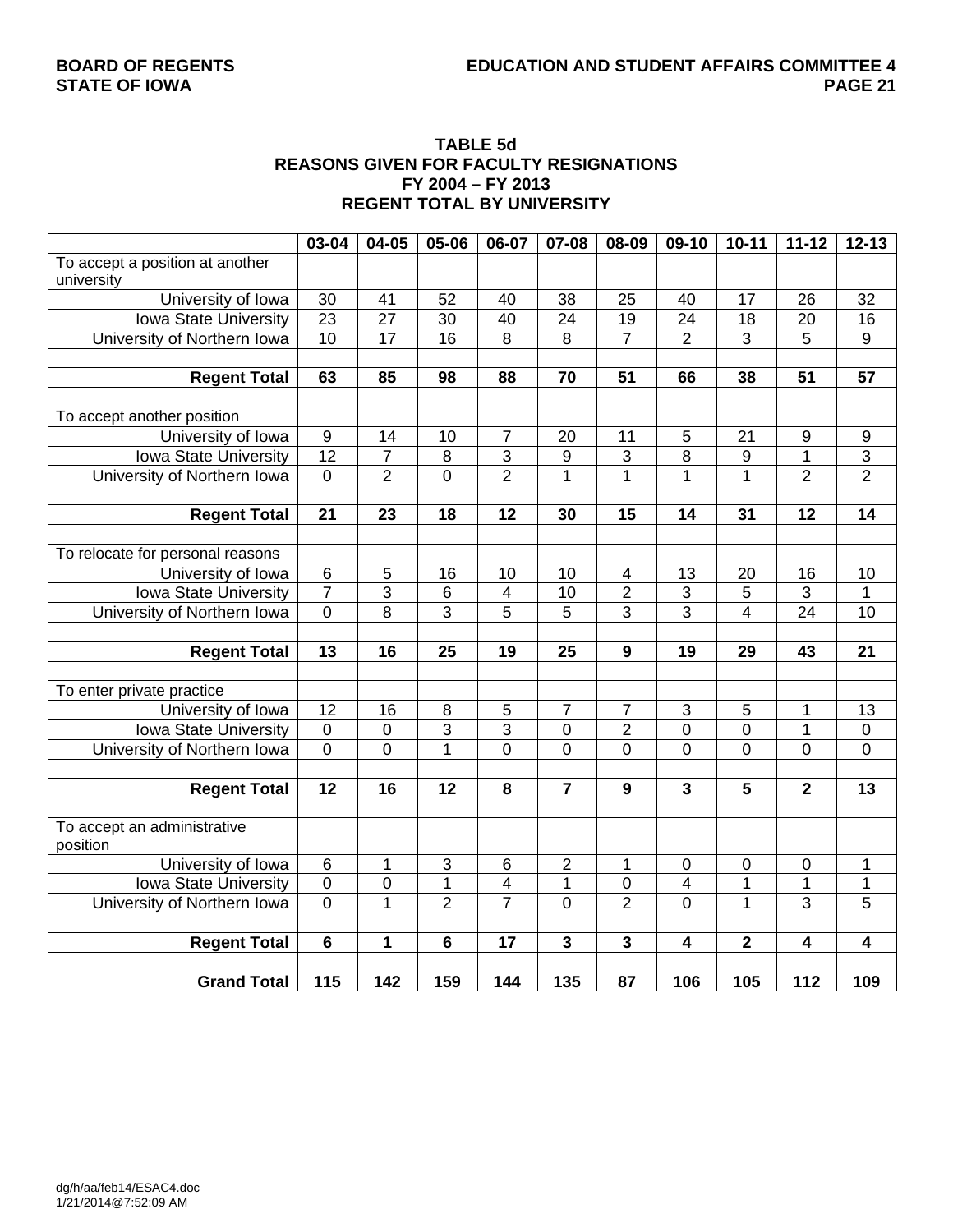#### **TABLE 5e REASONS GIVEN FOR FACULTY RESIGNATIONS FY 2004 – FY 2013 REGENT TOTAL BY FACULTY POSITION**

|                                  | 03-04                   | 04-05          | 05-06                   | 06-07                   | 07-08           | 08-09           | 09-10            | $10 - 11$               | $11 - 12$        | $12 - 13$        |
|----------------------------------|-------------------------|----------------|-------------------------|-------------------------|-----------------|-----------------|------------------|-------------------------|------------------|------------------|
| To accept a position at another  |                         |                |                         |                         |                 |                 |                  |                         |                  |                  |
| university                       |                         |                |                         |                         |                 |                 |                  |                         |                  |                  |
| Professor                        | 21                      | 24             | 27                      | 18                      | 14              | 16              | 15               | 10                      | 11               | 14               |
| <b>Associate Professor</b>       | 16                      | 24             | 30                      | 20                      | 21              | 18              | 17               | 10                      | 14               | 19               |
| <b>Assistant Professor</b>       | $\overline{25}$         | 37             | 41                      | 50                      | 35              | 17              | 33               | 18                      | 26               | $\overline{24}$  |
| Instructor                       | $\mathbf{1}$            | $\mathbf 0$    | $\mathbf 0$             | $\mathbf 0$             | $\mathbf 0$     | 0               | 1                | $\overline{0}$          | $\overline{0}$   | $\boldsymbol{0}$ |
| <b>Total</b>                     | 63                      | 85             | $\overline{98}$         | 88                      | $\overline{70}$ | $\overline{51}$ | 66               | 38                      | $\overline{51}$  | $\overline{57}$  |
| To accept another position       |                         |                |                         |                         |                 |                 |                  |                         |                  |                  |
| Professor                        | $\overline{\mathbf{4}}$ | 5              | 1                       | $\overline{2}$          | 5               | 1               | $\mathsf 3$      | 6                       | 1                | 1                |
| <b>Associate Professor</b>       | 6                       | 6              | 3                       | $\sqrt{3}$              | 5               | 5               | 5                | 10                      | 5                | 3                |
| <b>Assistant Professor</b>       | 11                      | 12             | 14                      | 6                       | 19              | 9               | 5                | 15                      | 5                | $\overline{8}$   |
| Instructor                       | $\mathbf 0$             | 0              | $\mathbf 0$             | $\mathbf{1}$            | 1               | 0               | 1                | $\mathbf 0$             | 1                | $\overline{2}$   |
| <b>Total</b>                     | $\overline{21}$         | 23             | $\overline{18}$         | $\overline{12}$         | 30              | $\overline{15}$ | 14               | $\overline{31}$         | $\overline{12}$  | 14               |
| To relocate for personal reasons |                         |                |                         |                         |                 |                 |                  |                         |                  |                  |
| Professor                        | 1                       | $\overline{2}$ | 1                       | 1                       | 2               | 1               | 1                | $\overline{c}$          | 6                | $\boldsymbol{0}$ |
| <b>Associate Professor</b>       | $\overline{3}$          | $\overline{2}$ | 9                       | 4                       | 4               | 1               | 1                | $\overline{3}$          | $\overline{6}$   | $\overline{4}$   |
| <b>Assistant Professor</b>       | $\overline{9}$          | 11             | 15                      | 11                      | 19              | $\,6$           | 15               | 23                      | 13               | 16               |
| Instructor                       | $\overline{0}$          | $\mathbf{1}$   | 0                       | 3                       | $\mathbf 0$     | 1               | $\overline{2}$   | $\mathbf{1}$            | 18               | 1                |
| <b>Total</b>                     | 13                      | 16             | 25                      | 19                      | 25              | 9               | 19               | 29                      | 43               | 21               |
| To enter private practice        |                         |                |                         |                         |                 |                 |                  |                         |                  |                  |
| Professor                        | $\pmb{0}$               | $\overline{2}$ | 3                       | $\pmb{0}$               | 1               | $\overline{2}$  | $\pmb{0}$        | 1                       | $\mathbf 1$      | 1                |
| <b>Associate Professor</b>       | $\overline{4}$          | $\overline{5}$ | $\overline{1}$          | $\overline{\mathbf{4}}$ | $\overline{3}$  | $\overline{5}$  | $\mathbf 1$      | $\overline{2}$          | $\overline{0}$   | $\overline{3}$   |
| <b>Assistant Professor</b>       | $\overline{8}$          | 9              | 8                       | 4                       | 3               | $\overline{2}$  | $\mathbf 2$      | $\overline{2}$          | 1                | $\overline{9}$   |
| Instructor                       | $\mathsf 0$             | 0              | $\mathbf 0$             | $\pmb{0}$               | $\pmb{0}$       | $\mathbf 0$     | $\pmb{0}$        | $\pmb{0}$               | $\mathbf 0$      | $\mathbf 0$      |
| <b>Total</b>                     | $\overline{12}$         | 16             | $\overline{12}$         | 8                       | $\overline{7}$  | 9               | 3                | $\overline{\mathbf{5}}$ | $\overline{2}$   | 13               |
| To accept an administrative      |                         |                |                         |                         |                 |                 |                  |                         |                  |                  |
| position                         |                         |                |                         |                         |                 |                 |                  |                         |                  |                  |
| Professor                        | $\overline{\mathbf{4}}$ | 1              | 4                       | 15                      | 3               | 1               | 3                | $\overline{2}$          | $\overline{2}$   | 3                |
| <b>Associate Professor</b>       | $\overline{2}$          | 0              | 1                       | $\overline{2}$          | $\mathbf 0$     | 0               | 1                | 0                       | $\overline{2}$   | $\mathbf 0$      |
| <b>Assistant Professor</b>       | $\overline{0}$          | $\overline{1}$ | $\overline{1}$          | $\overline{0}$          | $\mathbf 0$     | $\overline{1}$  | $\mathbf 0$      | $\overline{0}$          | $\overline{0}$   | $\overline{1}$   |
| Instructor                       | $\mathsf 0$             | 0              | $\mathbf 0$             | $\pmb{0}$               | 0               | 1               | $\boldsymbol{0}$ | $\boldsymbol{0}$        | $\mathbf 0$      | $\mathsf 0$      |
| <b>Total</b>                     | $6\phantom{1}$          | $\overline{2}$ | $\overline{\mathbf{6}}$ | $\overline{17}$         | 3               | 3               | 4                | $\overline{2}$          | 4                | 4                |
|                                  |                         |                |                         |                         |                 |                 |                  |                         |                  |                  |
| <b>Grand Total</b>               | $\overline{115}$        | 142            | 159                     | 144                     | 135             | 87              | 106              | 105                     | $\overline{112}$ | 109              |